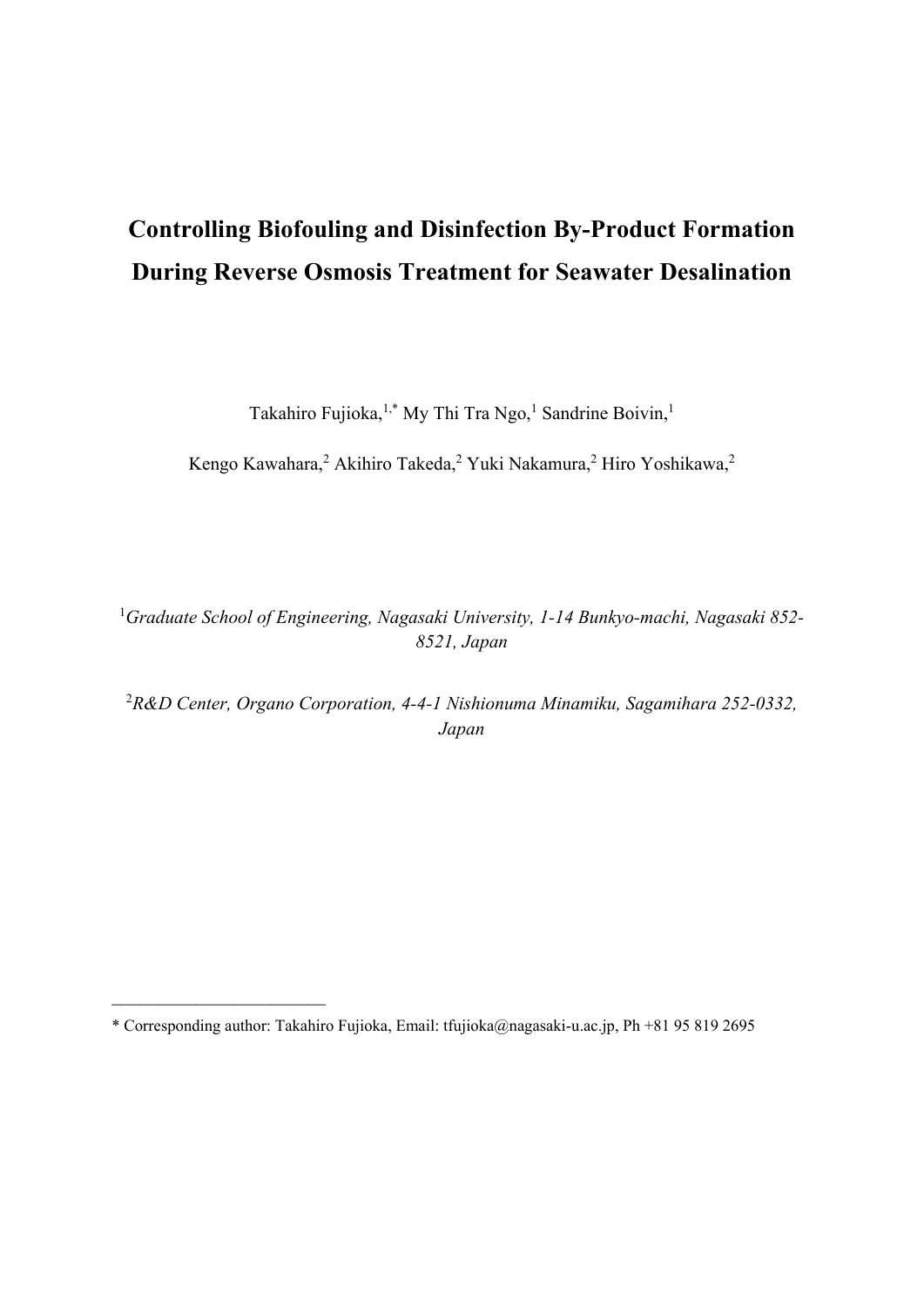## 1 **Abstract**

2 Controlling membrane fouling and disinfection by-products (DBPs) is an ongoing challenge 3 in achieving sustainable membrane-based seawater desalination. This study assessed the 4 efficacy of a new disinfectant, stabilized hypobromite, for controlling biofouling and DBP 5 formation during reverse osmosis (RO) membrane treatment of seawater. Accelerated 6 chemical exposure tests revealed that stabilized hypobromite did not degrade a commercial 7 polyamide RO membrane; thus, unlike other powerful oxidants, it is able to remain as a 8 residual chemical on membrane surfaces. In our experiments, stabilized hypobromite also 9 effectively inactivated bacteria in seawater and reduced potential organic foulants (e.g., 10 humic acid-like and protein-like substances). Disinfection at a stabilized hypobromite dose of 11 5 mg/L resulted in the formation of trihalomethanes (THMs), haloacetic acids (HAAs), and 12 bromate at 55, 29, and <10 µg/L, respectively. Chlorine treatment resulted in higher 13 formations of THMs, HAAs, and bromate (80, 74, and 50 µg/L, respectively), indicating 14 stabilized hypobromite is superior to chlorine in this respect. Pilot-scale validation 15 demonstrated that pre-disinfection with stabilized hypobromite enabled the RO membrane 16 treatment to operate for half a year without significant fouling. The findings in this study 17 indicate the great potential of stabilized hypobromite for controlling DBP formation and 18 biofouling in seawater desalination.

19 **Keywords:** THMs; HAAs; DBPs; biofouling; disinfection

20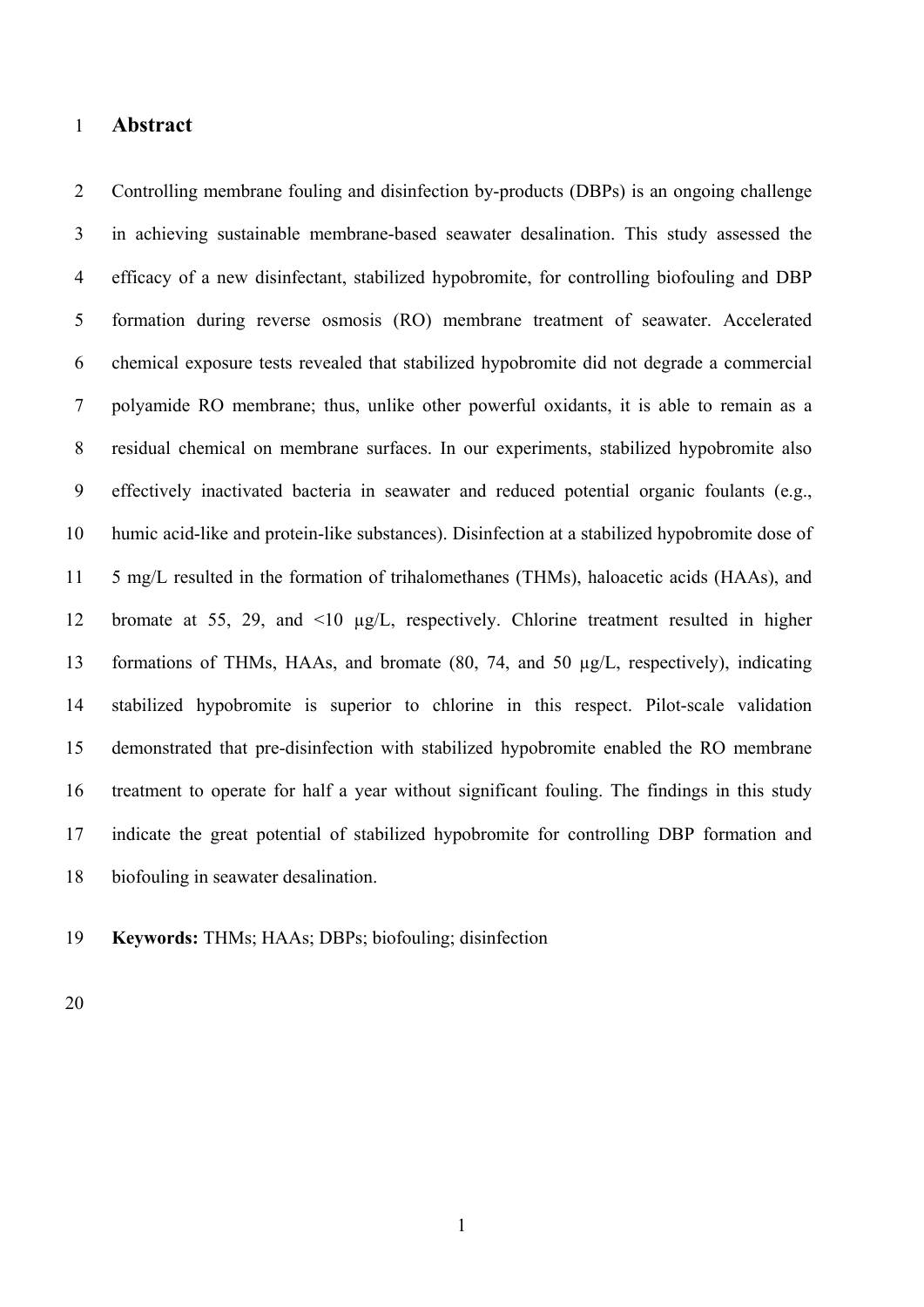## 21 **1 Introduction**

22 Seawater desalination is a powerful strategy for augmenting the drinking water supply in 23 many coastal regions with severe droughts or arid climates. These classical seawater 24 desalination technologies include thermal treatment processes, such as multistage flash and 25 multi-effect distillation. In recent years, many newly developed desalination plants have 26 employed a powerful desalination technology, that is, reverse osmosis (RO) membrane 27 treatment [1]. RO membrane treatment can readily achieve the removal of over 99% of salts 28 with an energy consumption lower than the classical thermal processes [2]. As the biofouling 29 of RO membrane treatment during long-term operation leads to an increase in the required 30 operating pressure and consequently energy consumption, a pre-disinfection process using 31 conventional chlorination is often employed prior to the treatment [3]. Typical seawater 32 treatment trains thus consist of a pretreatment to remove suspended and dissolved 33 constituents, RO membrane treatment, and a post-disinfection process. Two examples of the 34 pretreatment are media filtration and low-pressure membrane filtration (such as 35 microfiltration or ultrafiltration).

36 Despite the adoption of a pretreatment, biofouling control is still a major challenge in 37 seawater desalination [4]. Chlorine, a strong oxidant and disinfectant, can readily degrade 38 polyamide RO membranes, resulting in the deterioration of RO membranes during salt 39 separation. Thus, residual chlorine is quenched prior to the RO process, and bacterial growth 40 on the membrane surface may occur [5]. Viable bacteria in the disinfected water can attach 41 themselves onto the membrane surface and form a biofilm as a result of their rapid 42 multiplication and a continuous inflow of nutrients [6]. Pre-disinfection using chlorine or 43 other stronger disinfectants, such as ozone, can also induce excess biofouling, as their 44 oxidation reaction may make organics in the water biologically degradable (i.e., they are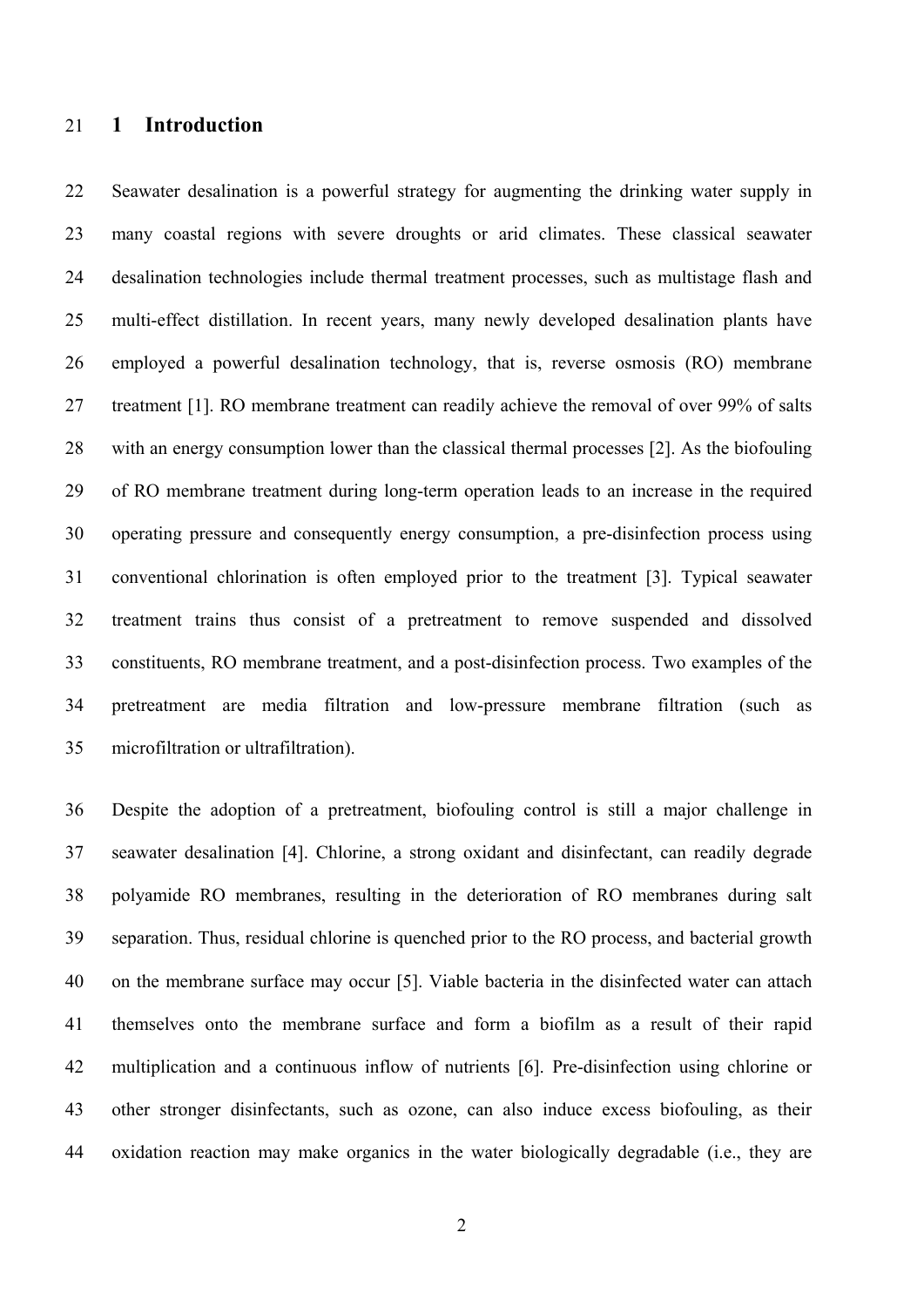45 converted into a food source). The occurrence of biofouling can be mitigated by maintaining 46 residual biocides at the membrane surface [7]. Chloramine, a weak disinfectant typically used 47 in RO-based wastewater recycling, has been found to deteriorate the performance of 48 polyamide RO membranes when it was used in seawater [8, 9]. One of the potential biocides 49 that can be continuously applied during the continuous pre-disinfection stage of RO processes 50 is stabilized hypobromite, which has been suggested as an alternative to conventional 51 chloramine in water recycling applications [10]. Hypobromite (BrO<sup>−</sup>) is a strong but unstable 52 disinfectant [11]; thus, hypobromite ions are stabilized in stabilized hypobromite with 53 sulfamic acid at a high pH. However, the efficacy of the new disinfectant (i.e., stabilized 54 hypobromite) for biofouling mitigation in seawater applications still remains unclear, and 55 changes in membrane properties (e.g., the removal of salts or boron) caused by the new 56 disinfectant are of great concern for the viability of its long-term performance [12].

57 The formation of disinfection by-products (DBPs) is an emerging concern with respect to the 58 application of disinfectants during seawater desalination. Small DBPs, such as 59 trihalomethanes (THMs), readily permeate through RO membranes and have an adverse 60 impact on public health via drinking water. In addition, large DBPs rejected by RO 61 membranes are discharged as brine, which may contribute to having negative consequences 62 on water environments [3]. Among the DBPs that form through conventional chlorination 63 during seawater desalination, THMs and haloacetic acids (HAAs) have gained considerable 64 attention [13]. THM and HAA concentrations in drinking water have been regulated in many 65 countries to 25–250 or 60–150  $\mu$ g/L, whereas high concentrations of THMs up to 67  $\mu$ g/L 66 have also been reported in the RO permeate of full-scale desalination plants [14]. Moreover, 67 chlorination has been reported to cause high THM concentrations of up to 860 µg/L and 68 HAA concentrations of up to 175 µg/L in chlorinated RO feeds [3]. Because the new 69 disinfectant suggested in this study, i.e., stabilized hypobromite, is a weaker oxidant than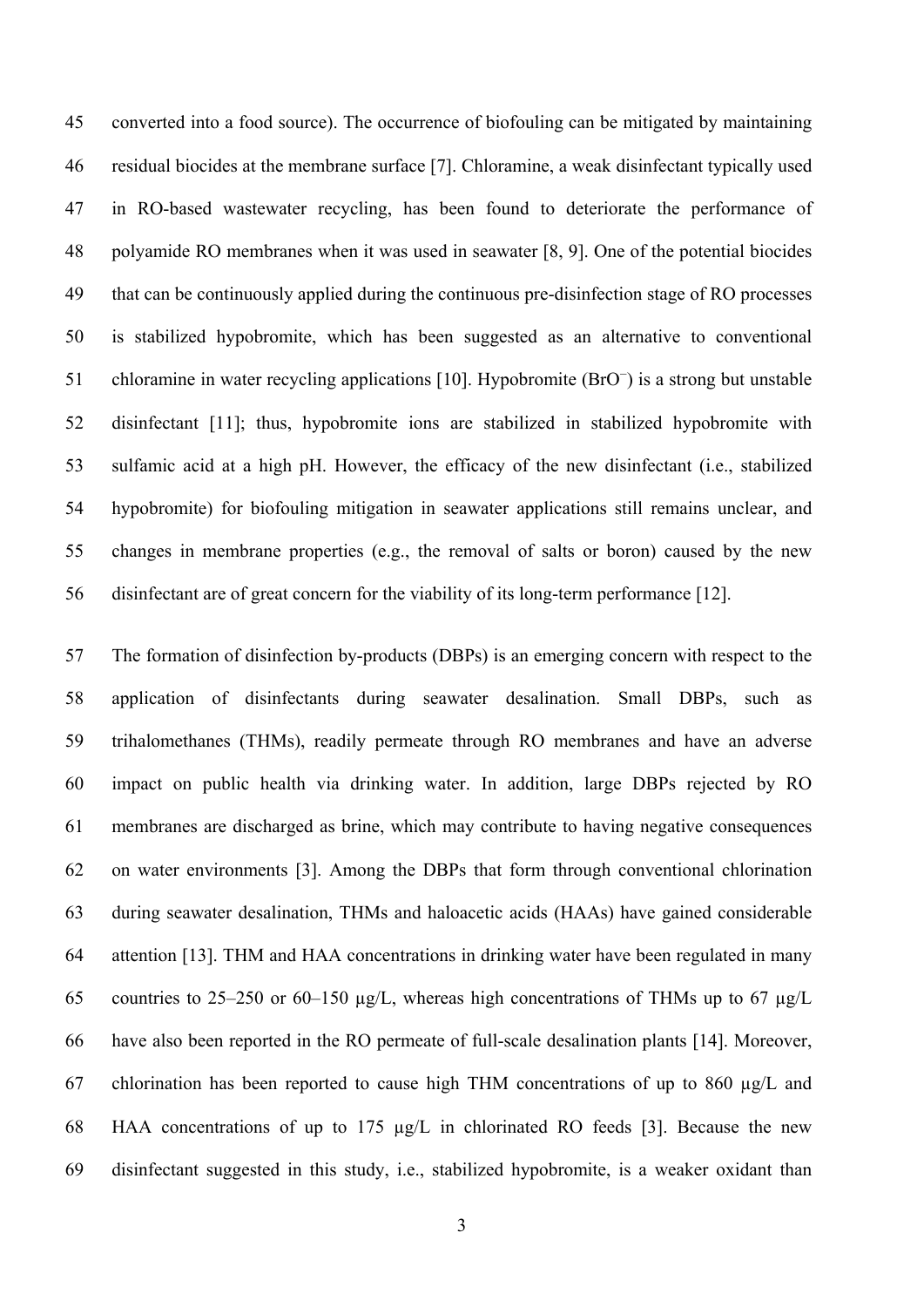70 chlorine, it has the potential to minimizing DBP formation [10]. However, the use of a 71 bromide-based disinfectant raises concern with respect to the formation of bromate (BrO3), a 72 brominated DBP, which is more toxic than chlorinated DBPs [15].

73 This study assesses the efficacy of stabilized hypobromite as an alternative to chlorine for 74 controlling membrane fouling and DBP formation during seawater desalination. The 75 evaluations were performed by evaluating (a) the degradation of a polyamide RO membrane, 76 (b) the reduction of potential foulants (bacteria and dissolved organics), (c) the formation of 77 THMS, HAAs, and bromate, and (d) fouling control levels at a pilot scale.

# 78 **2 Materials and methods**

## 79 *2.1 Chemicals*

80 A sodium hypochlorite (NaOCl) solution (12% chlorine concentration) was purchased from 81 Tosoh Co. (Tokyo, Japan). Stabilized hypobromite was supplied by Organo Co. (Tokyo, 82 Japan). The stabilized hypobromite contained hypobromite ions, sulfamic acid, and sodium 83 hydroxide. Throughout this study, the stabilized hypobromite dose is presented in units mg-84 Cl2/L by a conversion of the bromine concentration in terms of chlorine. Flat sheet polyamide 85 composite RO membrane (SWC5) samples and 4-in. RO membrane elements (SWC5-LD-86 4040) were obtained from Nitto/Hydranautics (Oceanside, CA, USA). It should be noted that 87 the SWC5 RO membrane is capable of rejecting >98% of hypobromite ions.

## 88 *2.2 Test protocols*

# 89 **2.2.1 Membrane degradation**

90 Changes in RO membrane transport after exposure to a disinfectant agent were examined by 91 immersing the polyamide membrane samples (membrane area =  $33 \text{ cm}^2$ ) in a  $500 \text{-m}$ L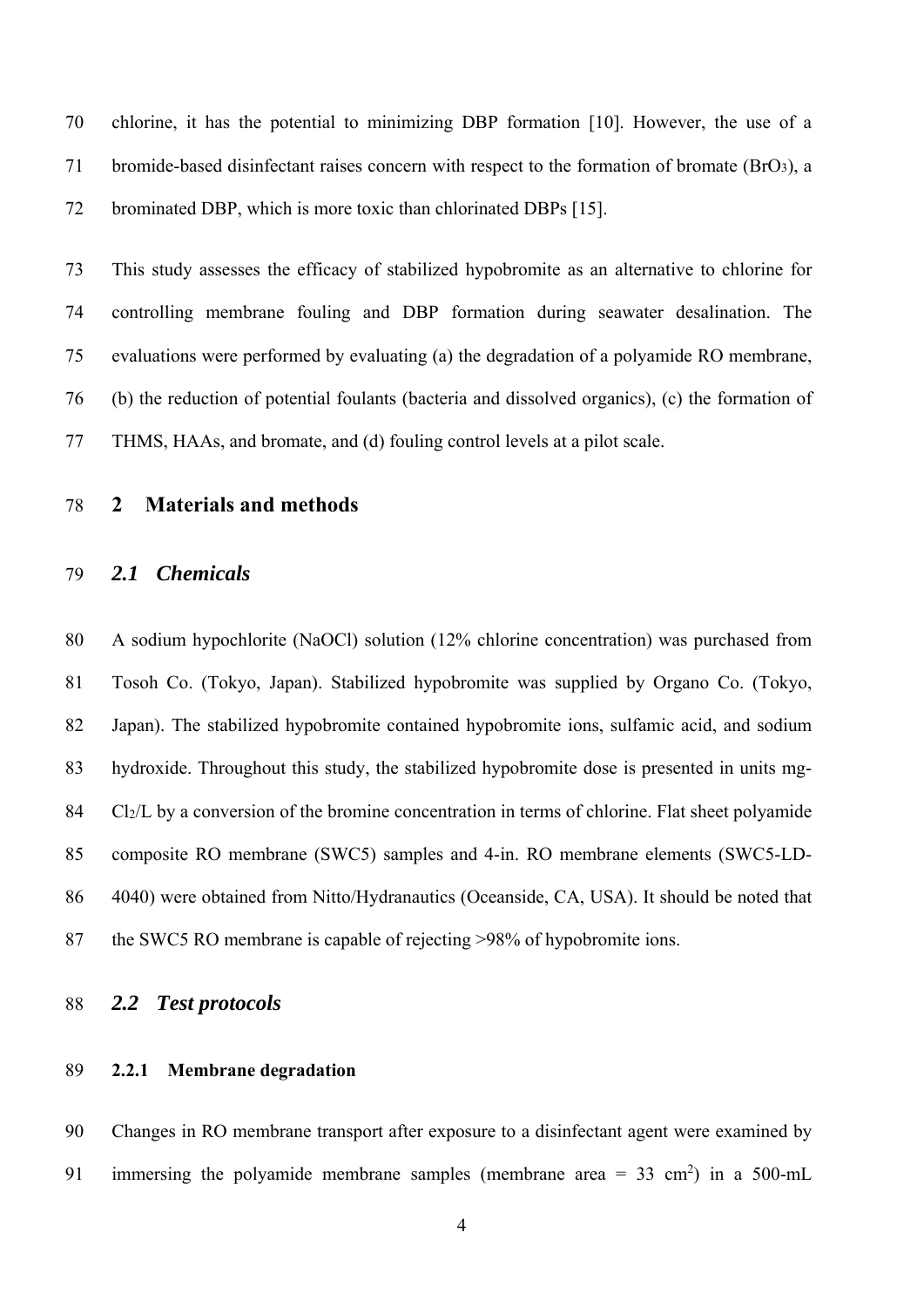92 seawater solution containing disinfectant (stabilized hypobromite or NaOCl) or a solution 93 without any chemical addition (control). Actual seawater was obtained from the ocean and 94 was pretreated using an ultrafiltration membrane. The concentration of the chemical reagent 95 was adjusted to 800 mg-Cl<sub>2</sub>/L in the seawater, and its concentration was maintained between 96 500 and 800 mg-Cl2/L. At the same time, the pH of the solution was adjusted to 7.0. The 97 membrane samples were left submerged in the chemical reagent at 25°C for 96 h with a 98 continuous dose of 3 mg-Cl<sub>2</sub>/L, which simulated the cumulative exposure over 3 years of 99 function. Thereafter, the pure water permeability of each membrane was evaluated using the 100 bench-scale RO system **(Figure S1)** in pure water and in an artificial seawater matrix (NaCl 101 = 35 g/L; boric acid = 5 mg/L; pH =  $8.0 \pm 0.1$ ). The rejection of conductivity and boron by 102 each membrane was determined using the same seawater at a permeate flux of 15 L/m<sup>2</sup>h.

## 103 **2.2.2 Disinfection**

104 The disinfection potentials of the stabilized hypobromite and chlorine were evaluated by 105 determining reductions in the number of bacteria using colony count as measured by 106 epifluorescence microscopy. Actual seawater was obtained from the ocean and was pretreated 107 using an ultrafiltration membrane. Each disinfectant agent (stabilized hypobromite or 108 chlorine) was added to 200-mL seawater samples stored in glass flasks at doses of 1, 3, and 5 109 mg-Cl2/L. Each sample was placed in a temperature-controlled room (25°C) for 5 h. 110 Thereafter, the residual chemical in each sample was quenched by the addition of a sodium 111 sulfite solution.

## 112 **2.2.3 Formation of disinfection by-products**

113 The formation of THMs, HAAs, and bromate **(Table 1)** by stabilized hypobromite and 114 chlorine was also evaluated using a laboratory scale. For the evaluations, actual seawater was 115 obtained from the ocean and was pretreated using an ultrafiltration membrane. Each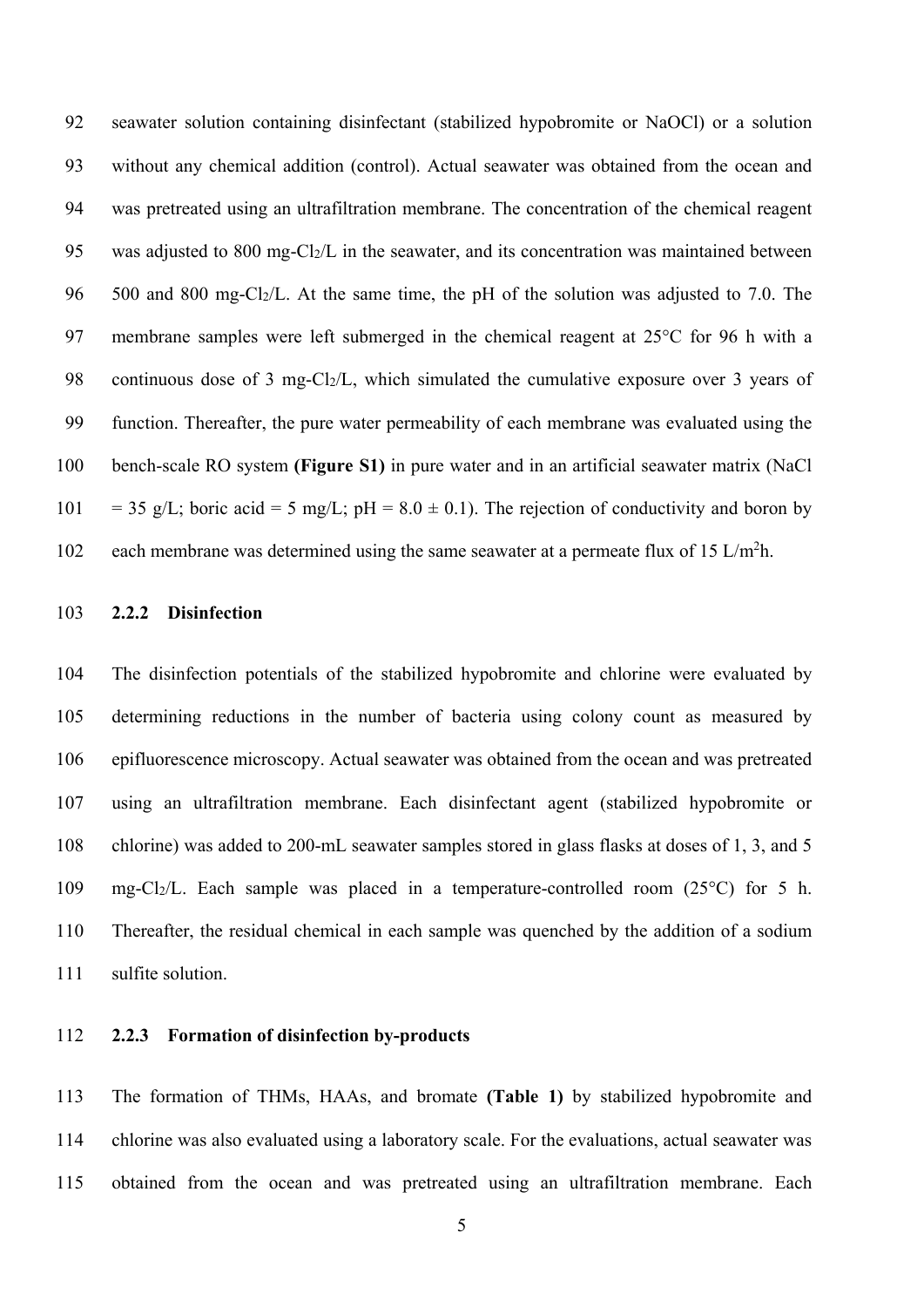116 disinfectant agent (stabilized hypobromite or chlorine) was dosed into 100-mL seawater 117 samples stored in glass flasks at doses of 3, 5, and 10 mg-Cl2/L. Prior to the addition of the 118 disinfectant, the pH of the solution was adjusted via the addition of an HCl solution so that 119 the pH of the sample solution would become approximately 7.0 after the disinfectant was 120 added. All samples were stored in a temperature-controlled room (25°C) for 5 h, and the 121 residual chemical was quenched via the addition of sodium sulfite solution. The formation 122 potentials of THMs and HAAs, and bromate were examined in the seawater at a chemical 123 dose of 5 mg-Cl2/L for 96 h and 13.5 d, respectively. For the formation of THMs and HAAs, 124 the residual chemical was quenched via the addition of sodium sulfite solution. It should be 125 noted that no quenching (i.e., reducing) agent was used for bromate until the analysis, as 126 reducing agents can decompose bromate.

127 **Table 1** – List of disinfection by-products (DBPs) and their maximum contaminant level 128 (MCL) concentrations in the USA

| DBP                           | Chemical                      | MCL in  |
|-------------------------------|-------------------------------|---------|
|                               | formula                       | CA, USA |
| Trihalomethanes (THMs)        |                               | 80      |
| - Chloroform                  | CHCl <sub>3</sub>             |         |
| - Dibromochloromethane        | <b>CHBrCl<sub>2</sub></b>     |         |
| - Bromodichloromethane        | <b>CHBr<sub>2</sub>CI</b>     |         |
| - Bromoform                   | CHBr <sub>3</sub>             |         |
| Haloacetic acids (HAAs)       |                               | 60      |
| - Monochloroacetic acid (MCA) | CICH <sub>2</sub> COOH        |         |
| - Dichloroacetic acid (DCA)   | Cl <sub>2</sub> CHCOOH        |         |
| - Trichloroacetic acid (TCA)  | Cl <sub>3</sub> CCOOH         |         |
| - Monobromoacetic acid (MBA)  | BrCH <sub>2</sub> COOH        |         |
| - Dibromoacetic acid (DBA)    | <b>Br</b> <sub>2</sub> CHCOOH |         |
| Bromate                       | BrO                           | 10      |

## 129 **2.2.4 Pilot-scale demonstration**

130 The effectiveness of biofouling control using stabilized hypobromite was evaluated using a 131 pilot-scale RO system that holds a single 4-in. RO element. In this study, media-filtered 132 seawater was used as the RO feed **(Figure S2)**. Two SWC5 RO membrane elements with 133 surface areas of 7.4  $m^2$  and nominal salt rejections of 99.6% were used. Stabilized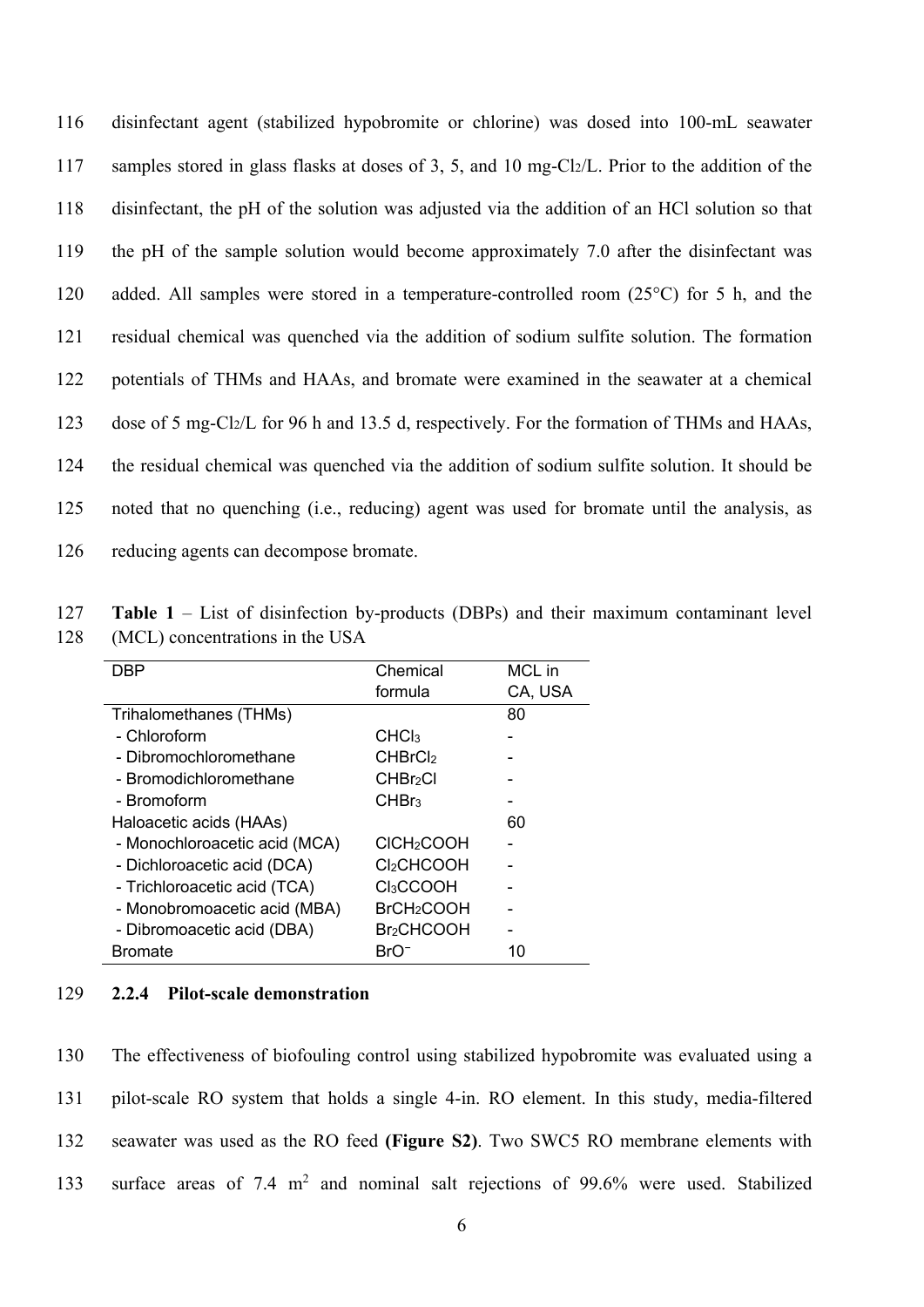134 hypobromite was dosed prior to the RO feed reservoir at 0.2 mg-Cl2/L. The RO system was 135 operated at a constant flux of approximately 15  $L/m<sup>2</sup>$  h and a water recovery rate of 15%. The 136 level of membrane fouling was evaluated based on the reduction in normalized permeate flux 137 (*J<sub>t</sub>*/*J<sub>t=0</sub>*) and the increase in pressure drop ( $\Delta P$ ), which can be expressed as follows:

$$
138 \qquad \Delta P = P_f - P_c \tag{1}
$$

139 Here, *Pf* is feed pressure (kPa), and *Pc* is concentrate pressure (kPa). The permeate flux at 140 time *t* ( $J_t$ ) [L/m<sup>2</sup>h] was corrected at 25°C with a temperature correction factor (TCF), which 141 can be expressed as follows:

142 
$$
TCF = Exp [Ke \times (1/(273 + T) - 1/298)]
$$
 (2)

143 Here, *T* (°C) is the feed water temperature, and *Ke* is an empirically derived constant for a 144 given membrane chemistry (*Ke* = 2206, **Figure S3**).

## 145 *2.3 Analysis*

#### 146 **2.3.1 Bacterial analysis**

147 The number of viable bacteria in the treated water was determined using the heterotrophic 148 plate count method with R2A medium (Nissui Pharmaceutical, Tokyo, Japan). Each sample 149 (1 mL) with and without dilution was dosed into agar medium in a petri dish and incubated at 150 25°C. The number of bacteria was counted after 7 days and is presented in colony-forming 151 units (CFU/mL). Intact bacterial cells were counted using a fluorescence microscope (BZ-152 X800, Keyence Co., Osaka, Japan). The bacteria in the 1-mL samples were stained for 15 153 min using a LIVE/DEAD BacLight Bacterial Viability Kit (Thermo Fisher Scientific, 154 Waltham, MA, USA) containing SYTO®9 and propidium iodide. Thereafter, each sample 155 was filtered using a track-etched polycarbonate microfiltration filter (0.2 µm pore size; Merck,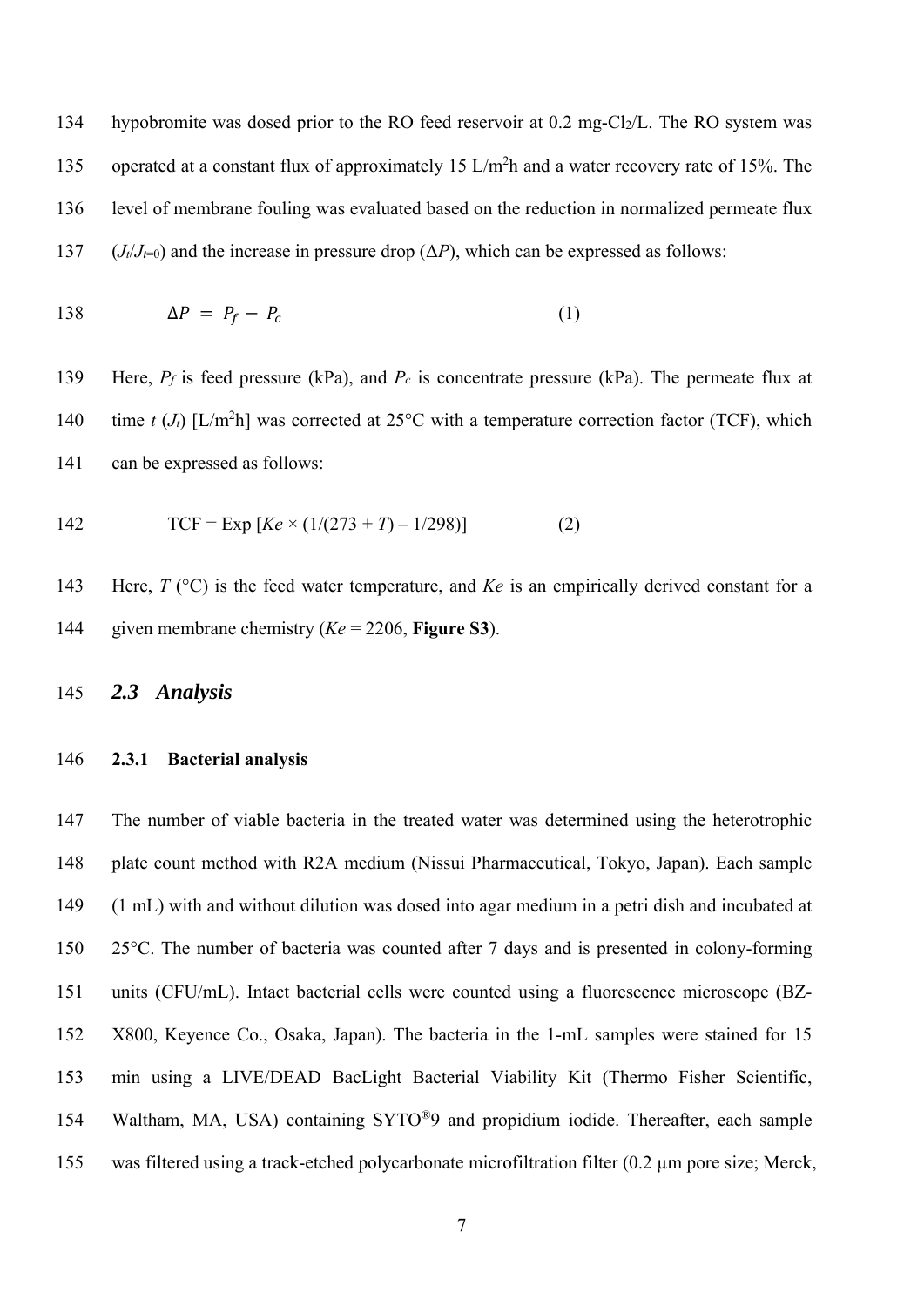156 Tokyo, Japan). The number of bacteria on the filter was determined using a fluorescence 157 microscope with a green filter (excitation wavelength  $= 470 \pm 40$  nm; absorption wavelength  $158 = 525 \pm 50$  nm) or a red filter (excitation wavelength =  $545 \pm 25$  nm; absorption wavelength  $159 = 605 \pm 70$  nm).

#### 160 **2.3.2 Chemical analysis**

161 Concentrations of chlorine and stabilized hypobromite were determined using a colorimeter 162 (DR-3900, Hach Co., Loveland, CO, USA), while the concentration of organic carbon (TOC) 163 was analyzed using a TOC analyzer (Sievers 900, GE Analytical Instruments Inc., Boulder, 164 CO, USA). The size distribution of the organics was analyzed using a liquid 165 chromatography–organic carbon detection (LC–OCD) system (DOC-LABOR, Karlsruhe, 166 Germany) equipped with a chromatographic column (TSK HW 50S, Toso, Japan) [16, 17]. 167 The four subfractions detected through the LC–OCD included biopolymers (molecular 168 weight (MW) of  $\geq 20,000$  Da), humics (MW of approximately 1,000 Da), building blocks 169 (MW of 300–500 Da), and low-molecular-weight (LMW) compounds (MW of <350 Da). 170 Each sample was diluted tenfold with pure water for LC–OCD analysis. The organics in the 171 seawater were characterized using excitation emission matrix (EEM) fluorescence spectra 172 measured with an RF-6000 spectrophotometer (Shimadzu Co., Kyoto, Japan). The 173 concentrations of THMs and HAAs were measured using gas chromatography–mass 174 spectrometry (GC–MS), and the detection limit for each chemical was 2 µg/L. Bromate 175 concentration was determined using liquid chromatography–mass spectrometry (LC–MS).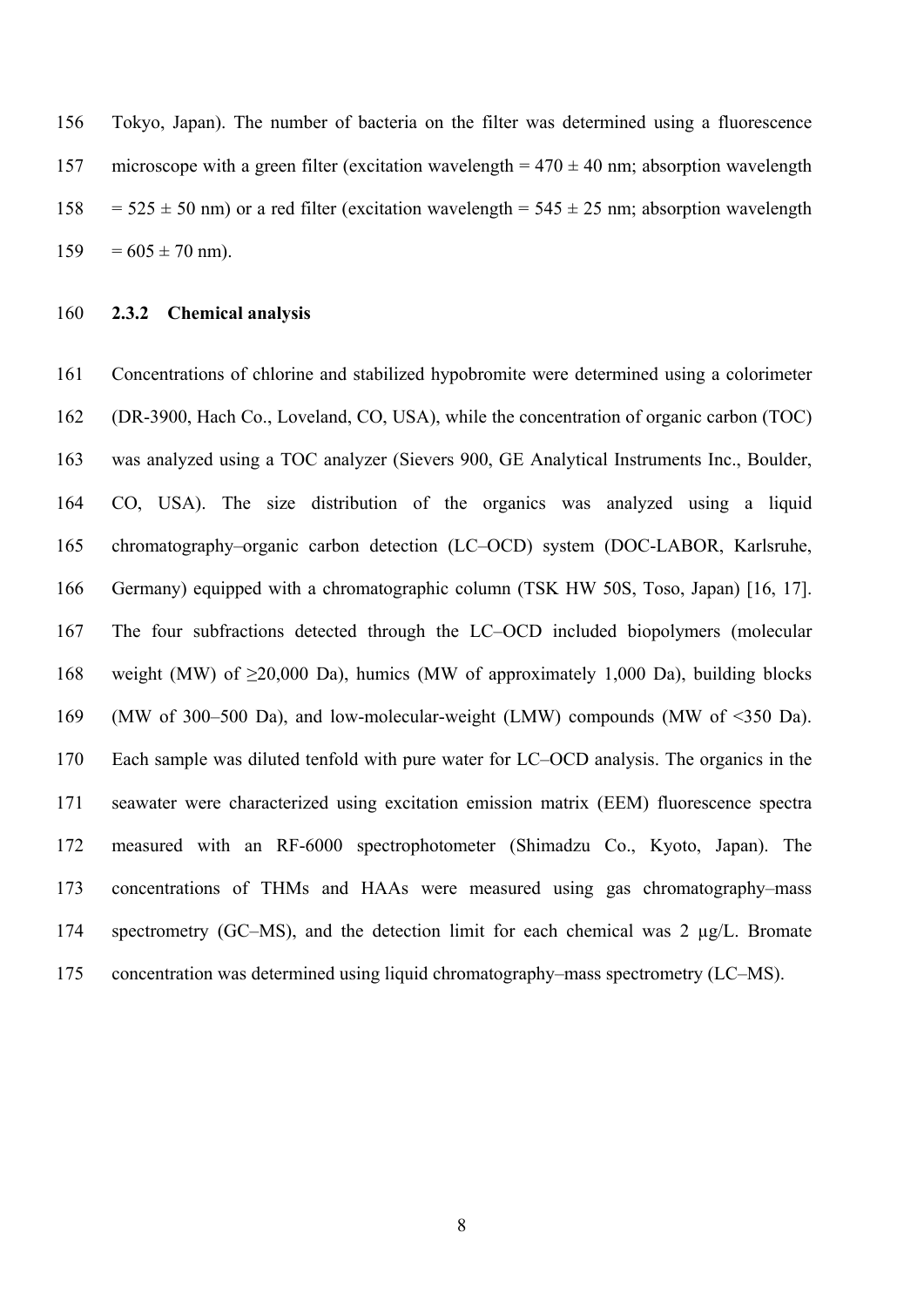# 176 **3 Results and discussion**

# 177 *3.1 Degradation of polyamide reverse osmosis membrane*

178 The resilience of a polyamide RO membrane in making contact with stabilized hypobromite 179 was evaluated by examining the pure water permeability of the membrane and its rejection of 180 salts and boron after accelerated exposure tests **(Figure 1)**. Chlorine exposure resulted in a 181 considerable increase in pure water permeability from 3.0 to 35.5 L/m<sup>2</sup>hbar. Moreover, the 182 rejection both of conductivity (a surrogate indicator of salts) and boron dramatically 183 decreased from 99.4% to 24.0% and 76.3% to 0.0%, respectively. These deterioration effects 184 caused by chlorine are consistent with those measured in previous studies [18, 19], indicating 185 that chlorine degrades the cross-linked polyamide separation layer through hydrolysis and 186 deteriorates the separation performance of the membrane. In contrast to chlorine, stabilized 187 hypobromite exposure caused only a slight reduction in pure water permeability from 3.0 to  $188$  hbar. However, the rejection of both conductivity and boron dramatically increased 189 from 99.4% to 99.8% and 76.3% to 87.9%, respectively, for stabilized hypobromite. 190 Altogether, the results from the three RO membranes (control, chlorine, and stabilized 191 hypobromite) revealed a trade-off between pure water permeability and rejection of salts and 192 boron.

193 The enhanced separation performance and reduced permeability after stabilized hypobromite 194 exposure indicate that the polyamide active skin layer of the RO membrane became tighter 195 and that the chemical did not cause degradation of the layer. Similar observation (i.e., 196 enhanced salt rejection and reduced water permeability) can be found when polyamide RO 197 membranes are exposed to chlorine in seawater for a short contact time [9]. As hypobromite 198 (BrO−) is an oxidizing reagent that is weaker than chlorine, it is reasonable to assume that 199 chemical reactions between the polyamide RO membrane and stabilized hypobromite for an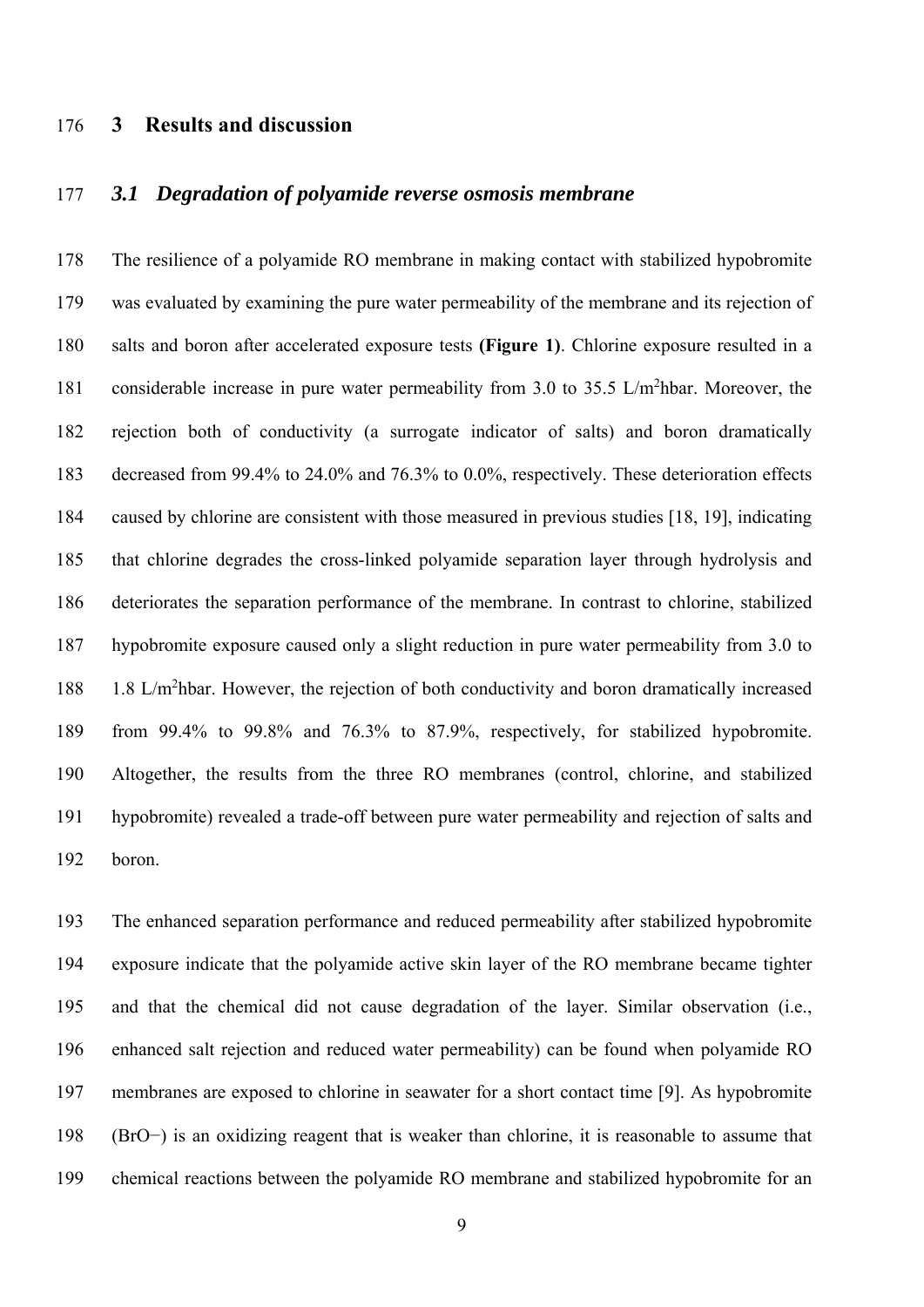200 extended period of time caused similar membrane property changes that can occur during a 201 short-term chlorination. It should be noted that the evaluation was conducted through 202 accelerated chemical exposure tests and that the effect of membrane aging during long-term 203 operation, which generally increases water permeability and reduces salt and boron rejection, 204 was not simulated. It is possible that membrane aging offsets the property changes caused by 205 stabilized hypobromite (i.e., reduced water permeability and increased rejection of salts and 206 boron). Overall, it was demonstrated that disinfection using stabilized hypobromite in 207 seawater is less likely to have a negative impact on membrane separation performance 208 compared with disinfection using chlorine.



209

210 **Figure 1** (a) Conductivity and (b) boron rejection as a function of pure water permeability 211 after 96 h of exposure to chlorine and stabilized (S.) hypobromite at  $500-800$  mg-Cl<sub>2</sub>/L in 212 seawater. The symbols and error bars represent the average and range of the triplicated 213 chemical exposure tests, respectively.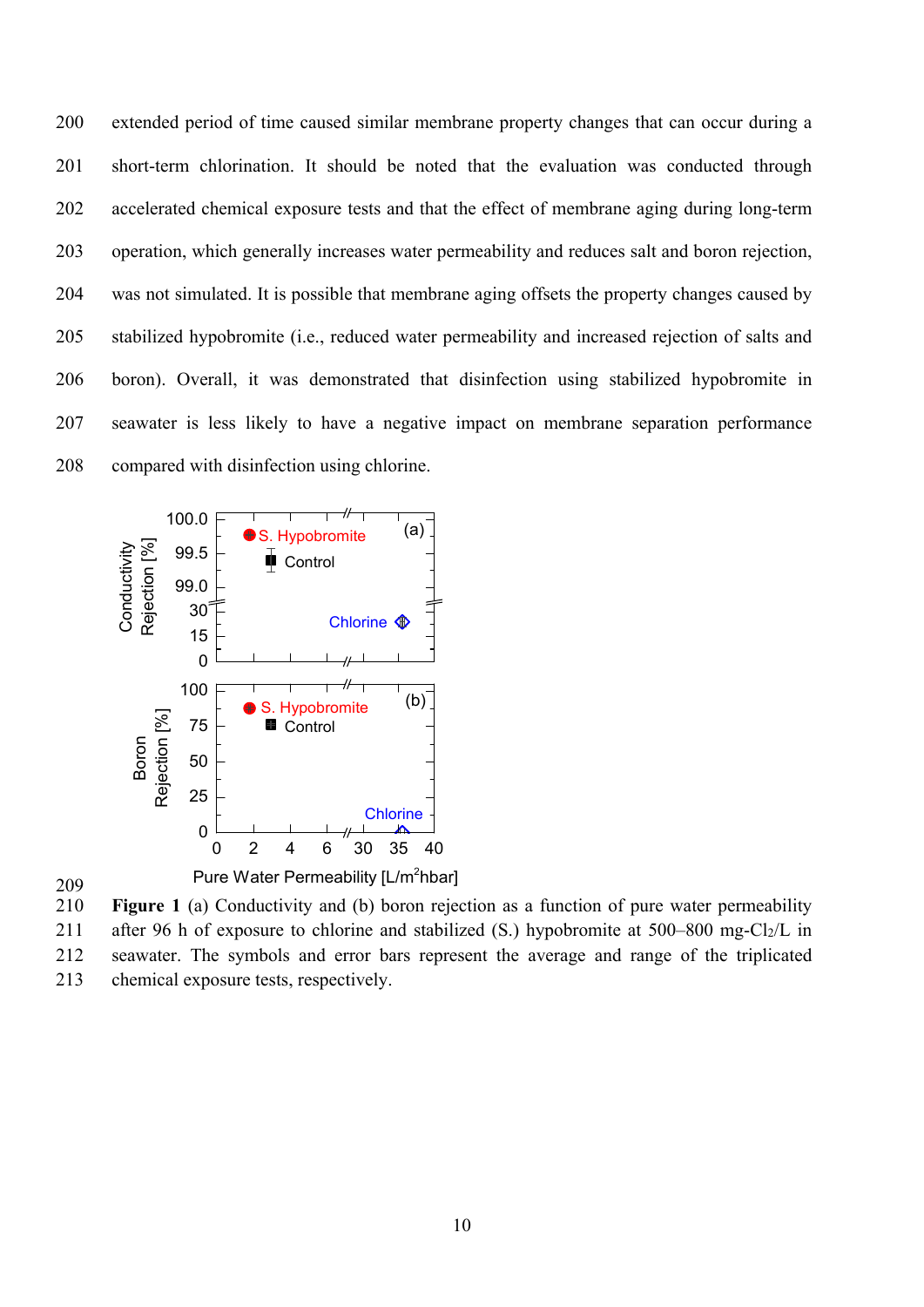## 214 *3.2 Reduction of fouling constituents*

#### 215 **3.2.1 Bacteria**

216 The disinfection potential of the stabilized hypobromite in seawater was assessed using viable 217 bacterial counts determined via colony-forming bacteria **(Figure 2)**. After 1–5 mg/L 218 treatment with either stabilized hypobromite or chlorine, the viable bacterial counts were 219 reduced by  $5.9 \times 10^3$  counts/mL and eliminated. Both chemicals also remained after the 220 disinfection; the residual concentrations of stabilized hypobromite and chlorine at a chemical 221 dose of 1 mg/L were 0.5 and 0.1 mg/L, respectively **(Figure S4)**. Thus, the results indicate 222 that a stabilized hypobromite dose of 1 mg/L is sufficient for inactivating colony-forming 223 bacteria in seawater and that its effectiveness is comparable to that of chlorine. It should be 224 noted that the plate-counting method only includes colony-forming bacteria grown on the 225 R2A medium. In fact, most bacteria in water environments, including seawater, do not form a 226 colony; thus, the conventional plate-counting method may underestimate the possibility of 227 biofouling on membrane surfaces.



228

229 **Figure 2** Viable bacteria counts determined by colony plate count during the disinfection 230 using chlorine and stabilized hypobromite in seawater for 5 h at 25°C. Error bars indicate the 231 standard deviations of duplicated disinfection tests.

232 Epifluorescence microscopy along with the staining of bacteria can cover almost all bacteria

233 in water. Thus, the disinfection potential of stabilized hypobromite was further evaluated via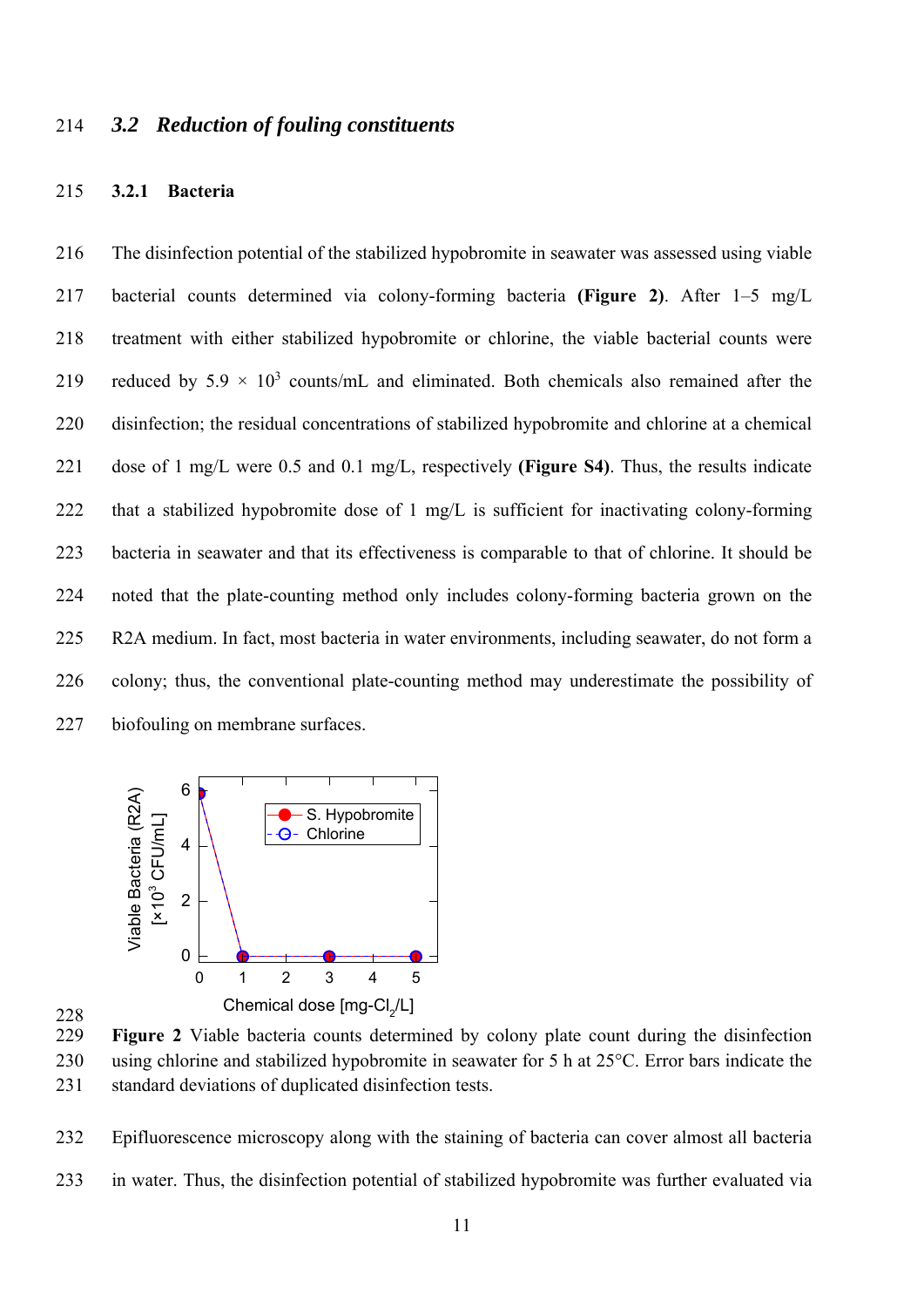234 the counting of intact bacteria having no damage on their cell membranes. With the highest 235 chlorine dose of 5 mg/L in seawater, the intact bacterial counts decreased from  $19.0 \times 10^5$  to 236  $9.6 \times 10^5$  counts/mL (#1 in Figure 3). At the same time, the 5 mg/L dose of stabilized 237 hypobromite in seawater resulted in an even higher reduction from  $19.0 \times 10^5$  to  $1.3 \times 10^4$ 238 counts/mL. A similar reduction trend was also obtained when using the treated seawater 239 collected on a separate occasion **(#2 in Figure 3)**. Chlorine, which is not allowed to remain 240 on polyamide RO membrane surfaces, is a powerful disinfectant that damages bacterial 241 membrane cells, enzymatic functions, and nucleic acids [20]. The results of this study 242 indicate that stabilized hypobromite is superior to chlorine with respect to its reduction of 243 intact bacteria counts, suggesting that it has great potential for effective use in biofouling 244 control. We will undertake investigations on the inactivation mechanisms of stabilized 245 hypobromite in a future study.



247 **Figure 3** Disinfection effects using chlorine and stabilized hypobromite in two seawater 248 samples collected on separate occasions (#1 and #2) at a chemical dose of 5 mg/L for 5 h. 249 Errors indicate the standard deviations for duplicated disinfection tests.

250 **3.2.2 Dissolved organics** 

246

251 In addition to biofouling, organic fouling is often a major contributor to membrane fouling 252 during seawater desalination [21, 22]. In this study, the organics in the disinfected seawater 253 were further characterized through LC–OCD **(Figure 4)**. The raw seawater pretreated using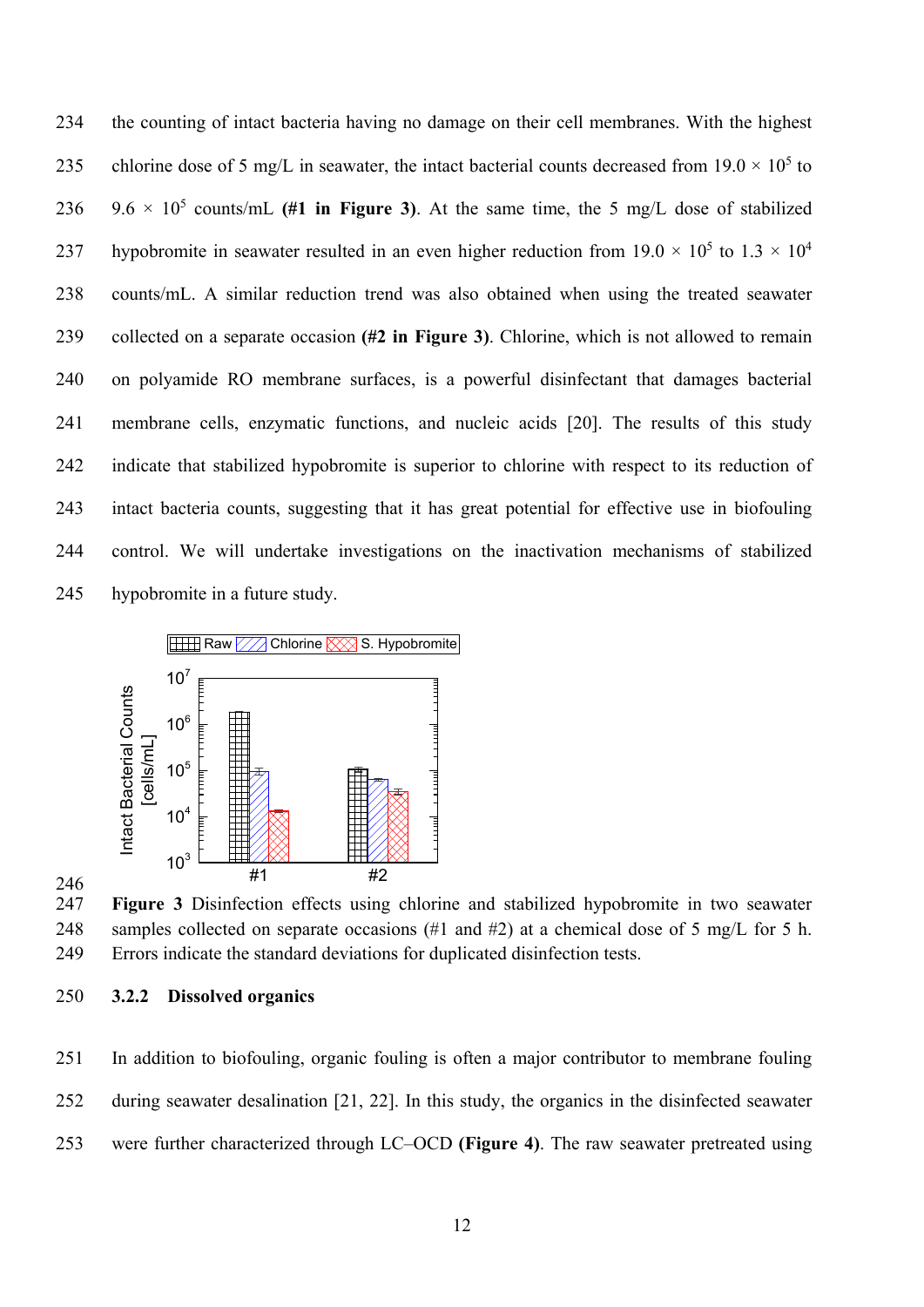254 an ultrafiltration membrane showed two major organic fractions: humics and LMW organic 255 compounds. Overall, the seawater showed negligible reduction in these two peaks when 256 treated with either chlorine or stabilized hypobromite, and no changes in organic foulants 257 caused by the disinfection treatments were identified through LC–OCD analysis.





259 **Figure 4** Liquid chromatography–organic carbon detection (LC–OCD) chromatogram of raw 260 seawater and seawater after chlorine and stabilized (S.) hypobromite treatments at a chemical 261 dose of 5 mg/L for 5 h.

262 The state of the organics in the raw and disinfected seawater was characterized by EEM 263 fluorescence spectra **(Figure 5)**. The spectrum of the non-disinfected seawater showed three 264 major peaks: Ex/Em at 230/300 nm (aromatic protein including tyrosine, denoted by "A"), 265 Ex/Em at 270/300 nm (protein-like substances containing tryptophan, denoted by "B"), and 266 Ex/Em at 340/425 nm (humic-like substances, denoted by "C") [23-25]. The peaks at these 267 regions in the raw seawater **(Figure 5a)** were consistent with those found in previous studies 268 concerning the characterization of organics in seawater [13]. Overall, chlorine treatment 269 reduced the major peaks of regions A, B, and C **(Figure 5b)**, while stabilized hypobromite 270 treatment caused a smaller reduction in the peaks of these regions **(Figure 5c)**. Although the 271 EEM data cannot be used for quantitative analysis, the results indicate that stabilized 272 hypobromite is capable of decomposing some proteins and humic acid-like substances in 273 seawater, while its impact may be lower than that of chlorine in this respect. As some 274 organics in seawater (i.e., protein-like and humic-like substances) remain in the RO feed after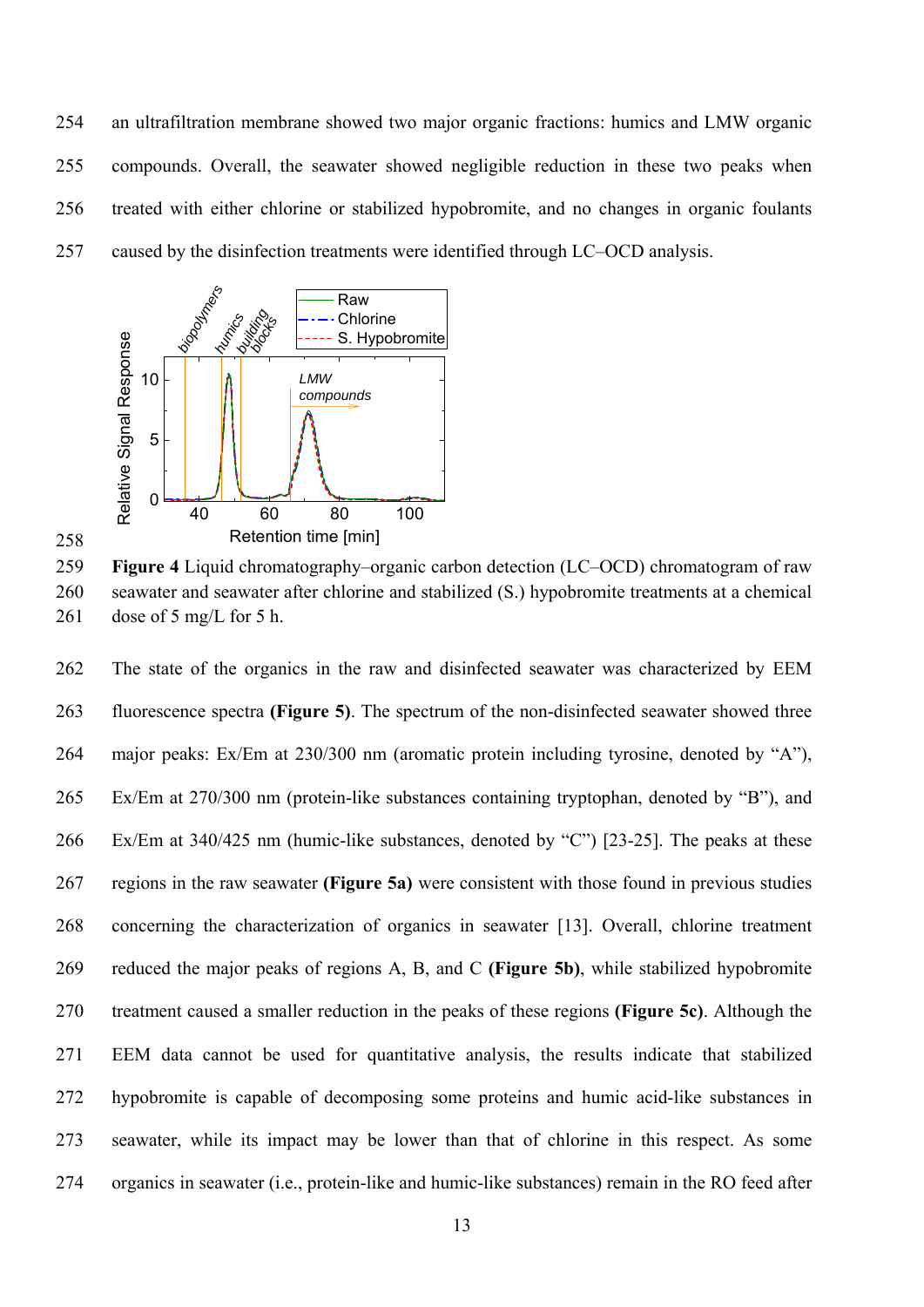275 disinfection, these are able to assist in the formation of biofilms in the RO membrane 276 elements during seawater desalination [26]. In addition, the degradation of organics through 277 chemical reactions can lead to the formation of DBPs, including THMs [25, 27]. Therefore, 278 the effectiveness of stabilized hypobromite on fouling mitigation and the potential of DBP 279 formation were assessed in the following sections.

280





282 hypobromite treatment at a chemical dose of 5 mg/L for 5 h.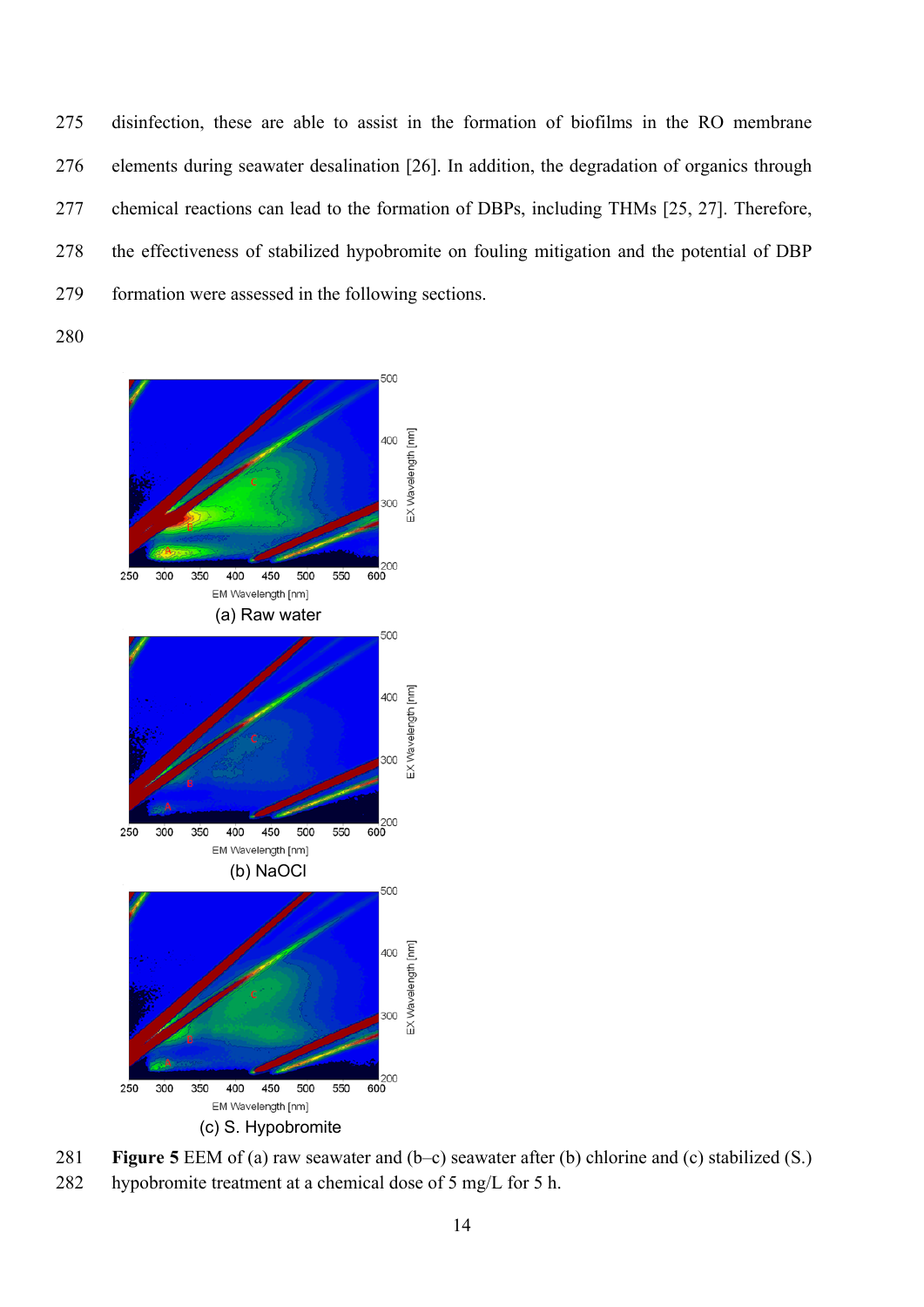# 283 *3.3 Formation of disinfection by-products*

284 Among the four THMs analyzed in this study, the disinfection of seawater using chlorine and 285 stabilized hypobromite at varied doses of 1–10 mg/L resulted only in the formation of 286 bromoform (CHBr3). The other three THMs, chloroform (CHCl3), dibromochloromethane 287 (CHBrCl), and bromodichloromethane (CHBr<sub>2</sub>Cl), were not identified at above the detection 288 limit (2 µg/L). Generally, bromoform is the most abundant halogenated organic chemical 289 formed through the chlorination of seawater [3]. On the whole, the formation of bromoform 290 increased along with the increasing chemical dose in the present study. In particular, during 291 chlorine treatment, the bromoform formation increased along with the dose of chlorine up to 292 35 µg/L **(Figure 6a)**. It should be noted that the formation of bromoform by chlorine is a 293 rapid reaction that takes place within an hour, which is not the case with respect to the other 294 three THMs [28]. In contrast, the stabilized hypobromite treatment resulted in a lower 295 bromoform formation of up to 23 µg/L, while the residual concentration of stabilized 296 hypobromite was higher than that of chlorine at all chemical doses **(Figure 6b)**. Altogether, 297 the results indicate that stabilized hypobromite is less reactive than chlorine.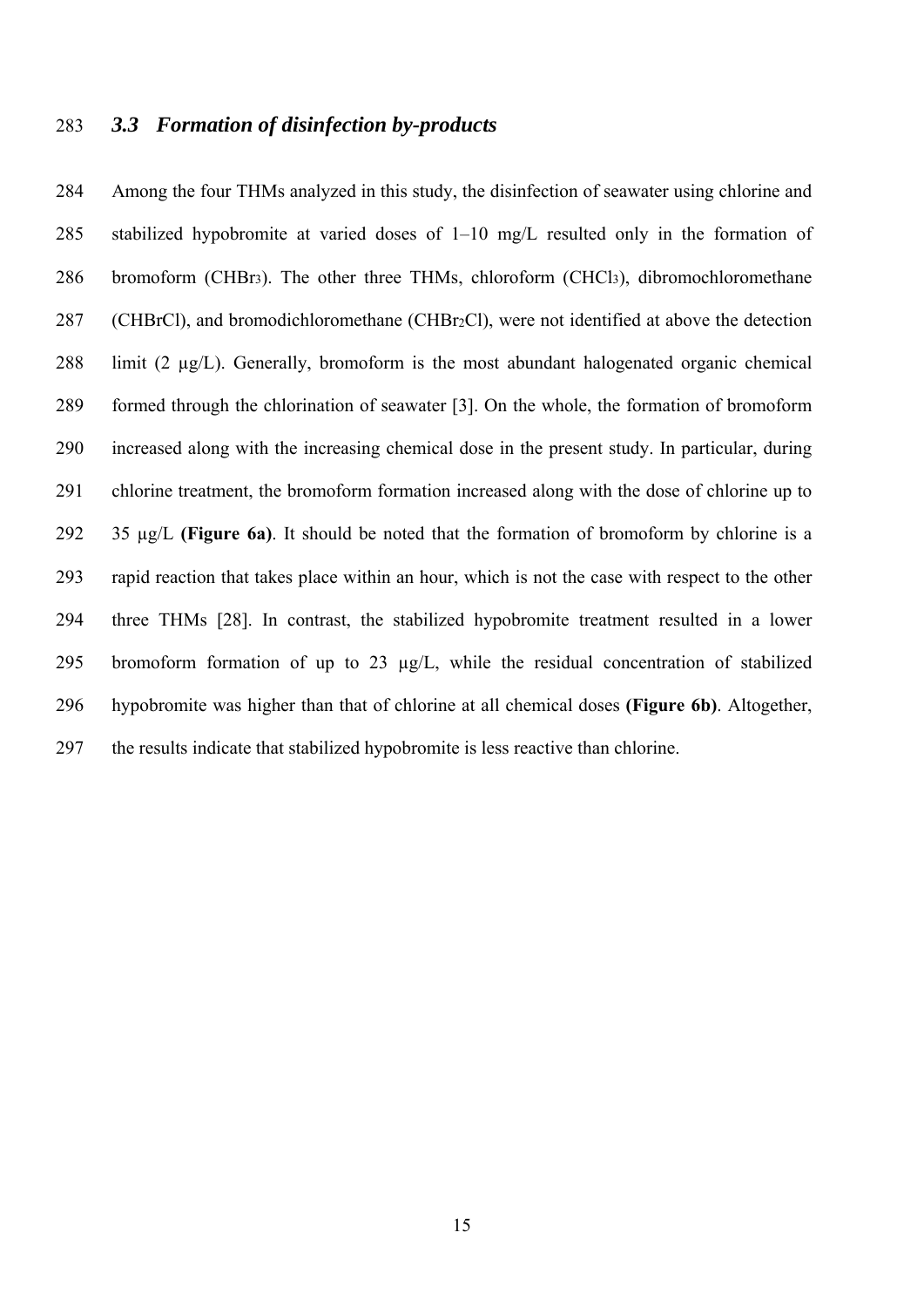

298

299 **Figure 6** (a) Concentrations of bromoform in seawater as functions of chlorine and stabilized 300 (S.) hypobromite doses and (b) residual chemical concentrations after each test (reaction time 301 of 5 h, temperature of 25°C, and initial pH of 7.0). The symbols and error bars represent the 302 average and range of duplicated formation tests, respectively. The dashed line indicates the 303 equality line with a slope of 1.0.

304 As the formation of THMs can vary depending on reaction time, the maximum formation 305 potential of THMs caused by stabilized hypobromite or chlorine treatment was also evaluated 306 for an extended reaction period of 96 h **(Figure 7)**. Among the four evaluated THMs, neither 307 the formation of chloroform nor of bromodichloromethane was detected. In addition, a minor 308 formation of dibromochloromethane  $(\leq 4 \mu g/L)$  was identified after the extended reaction 309 period. Compared with these three THMs, bromoform formation was high for both chlorine 310 (80 µg/L) and stabilized hypobromite (55 µg/L) treatments. Most formed bromoform 311 permeates through RO membranes because its rejection by RO membranes is below 50% 312 [29]. Thus, bromoform concentrations after RO treatment can be above the guideline value 313 adopted in many countries (25–250 µg/L) [3] and are a potential threat to the public health. 314 Moreover, the bromoform rejected by RO membranes remains in the RO concentrate and is 315 discharged into the ocean. Bromoform exposure has been reported to alter the behavior of 316 some marine species (e.g., shrimp and menhaden) [30]. Therefore, the fact that stabilized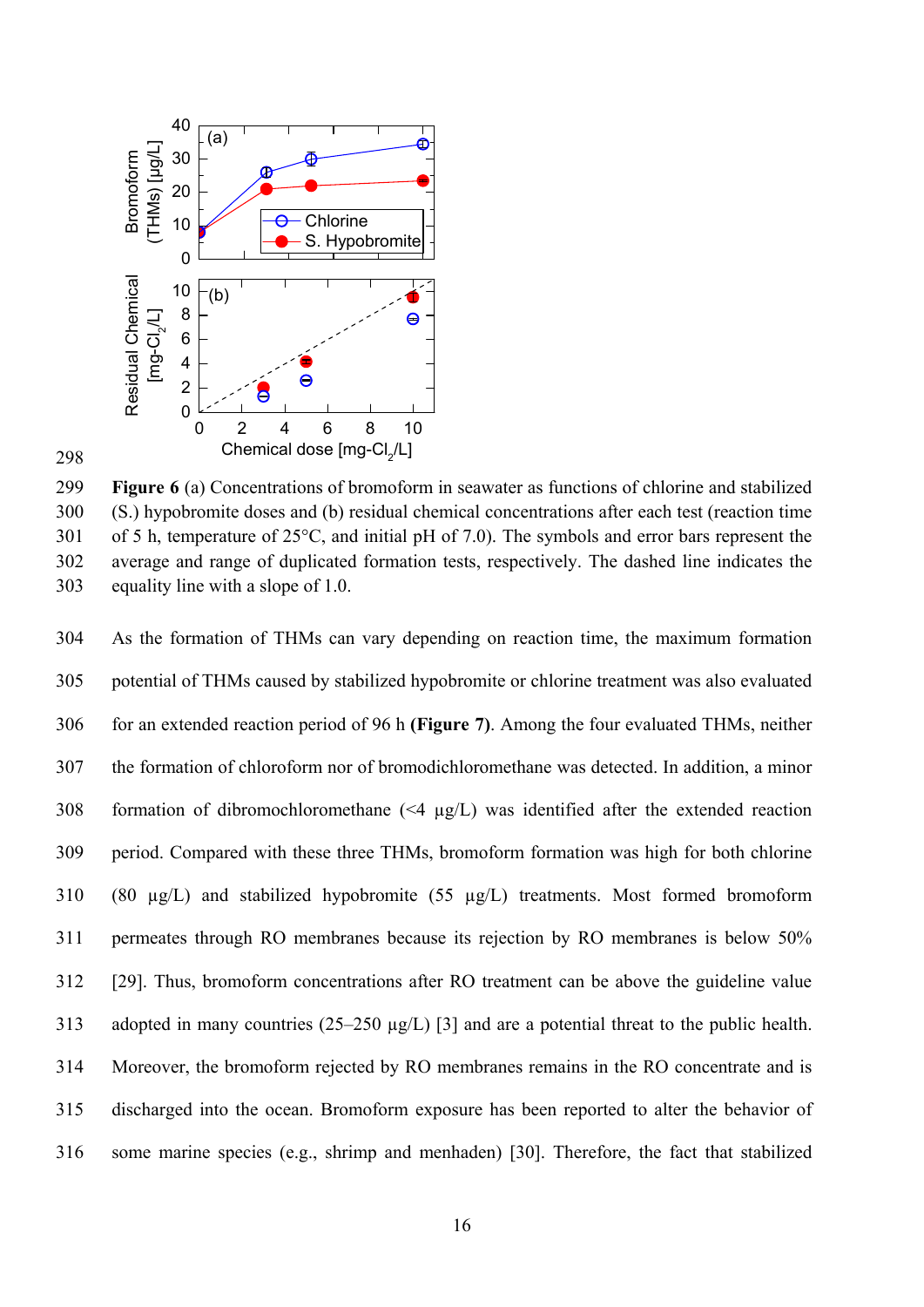317 hypobromite leads to a lower formation of bromoform gives it an advantage over chlorine 318 with respect to THM formation.



319

320 **Figure 7** Concentrations of THMs at a chemical dose of 5 mg-Cl2/L and a reaction time of 96 321 h (temperature of 25°C and initial pH of 7.0). The data represent the average and range of 322 duplicated formation tests.

323 The maximum potential formations of HAAs and bromate caused by stabilized hypobromite 324 and chlorine were also determined **(Figure 8)**, and the results revealed that disinfection at a 325 stabilized hypobromite resulted in the formation of dibromoacetic acid (DBA) at 29 µg/L. 326 Chlorine treatment resulted in higher formations of monochloroacetic acid (MCA), 327 monobromoacetic acid (MBA), and DBA (2, 9, and 63 µg/L, respectively). Bromine, a 328 precursor of bromate, is abundant in seawater with a concentration in the range of 65–80  $329 \text{ mg/L}$ , and high concentrations of bromate (50  $\mu$ g/L) were found after chlorine treatment. In 330 contrast, no bromate formation (<10  $\mu$ g/L) was detected after stabilized hypobromite 331 treatment. The concentration of bromate after chlorine treatment was greater than the WHO 332 guideline value for drinking water (10 µg/L) [31]. Generally, RO processes can achieve a 333 high rejection of bromate ion removal (>95%) [32]; however, this means that high 334 concentrations of bromate ions can be discharged into the water environment through brine. 335 Therefore, disinfection using stabilized hypobromite, a weaker oxidant than chlorine [33, 34], 336 has the advantage that it results in a lower formation of bromate in seawater.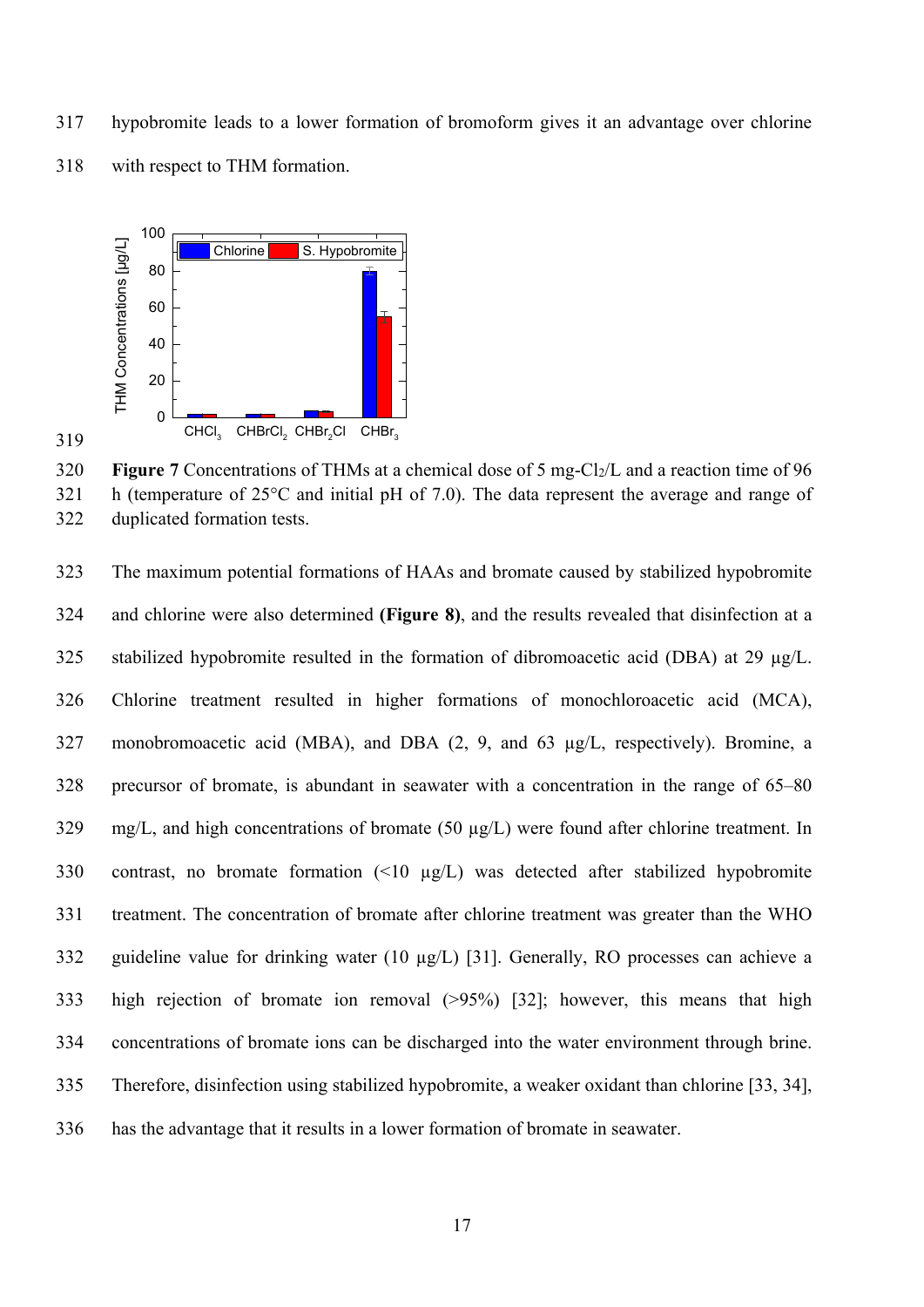

337

338 **Figure 8** Concentrations of HAAs and bromate at a chemical dose of 5 mg-Cl2/L and 339 reaction time of 96 h and 13.5 days, respectively (temperature of 25°C and initial pH of 7.0). 340 The data represent the average and range of duplicated formation tests. The concentration of 341 chemicals with asterisk  $(*)$  represents below the detection limit of 2  $\mu$ g/L.

342 The results of this study indicate that stabilized hypobromite is able to form smaller amounts 343 of THMs, HAAs, and bromate than chlorine during disinfection in seawater. Yang et al. [13] 344 have reported that dissolved organic matter with a MW of <1 kDa dominates the formation of 345 THMs and HAAs during the chlorination of seawater. Small and hydrophobic neutrals in 346 particular, including humic acid-like and aromatic protein-like substances, are major 347 precursors of THMs and HAAs. In this study, it was found that chlorine reduced a larger 348 amount of these small and hydrophobic neutrals compared with stabilized hypobromite 349 **(Figure 5)**. This implies that stabilized hypobromite reacted less with these small organics in 350 the seawater, resulting in a lower formation of THMs and HAAs. The DBP formation of 351 THMs, HAAs, and bromate varies considerably depending on disinfection conditions (e.g., 352 concentration, reaction time, and temperature) and water matrix conditions (e.g., precursor 353 concentrations). To assess the efficacy of stabilized hypobromite during seawater 354 desalination, it is important to validate the effectiveness of stabilized hypobromite for 355 controlling membrane fouling and DBP formation with optimized disinfection conditions at 356 pilot or full scale.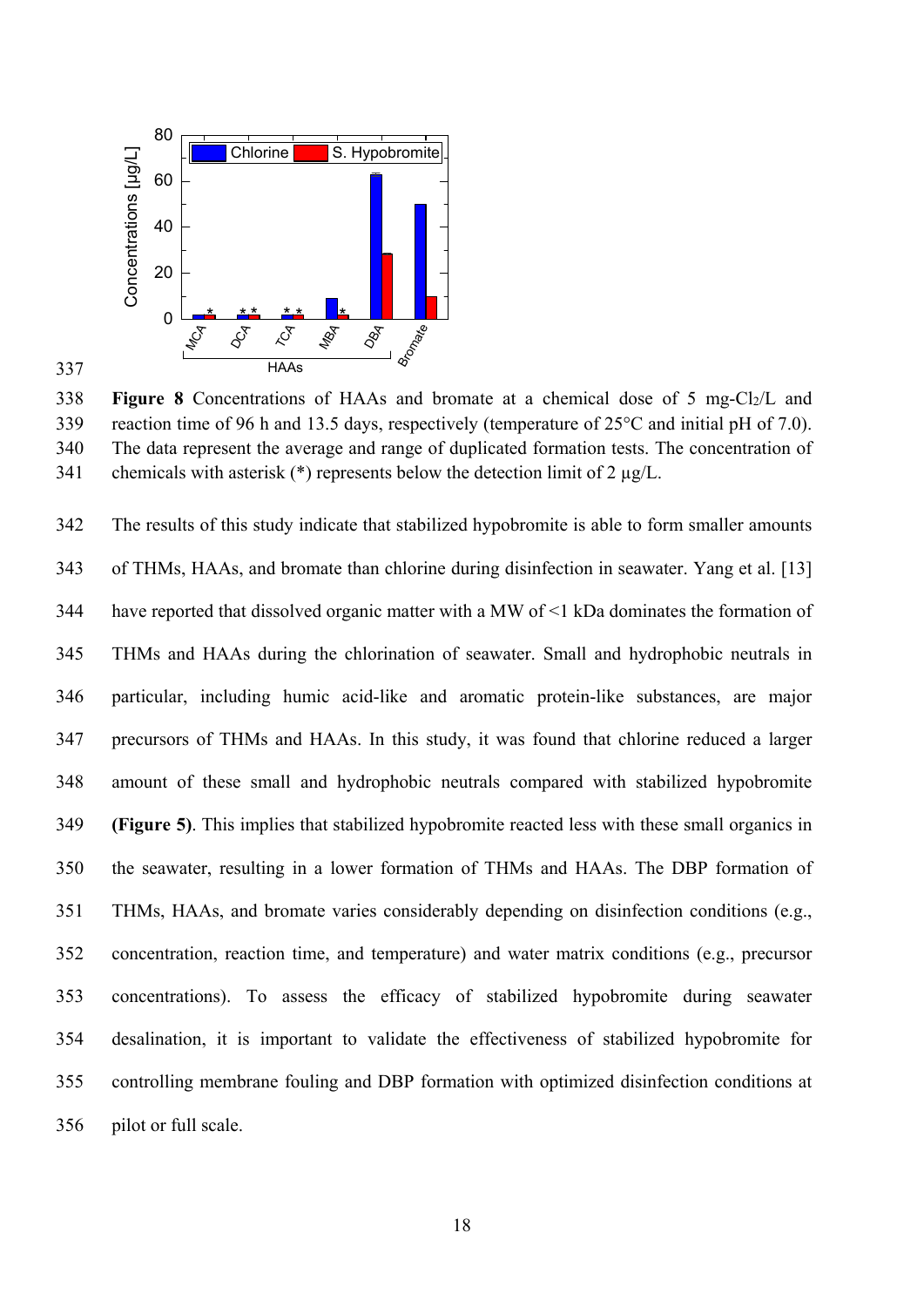# 357 *3.4 Pilot-scale demonstration*

358 The pilot-scale test demonstrated the effectiveness of pre-disinfection with stabilized 359 hypobromite on biofouling mitigation **(Figure 9)**. Over the course of the 180-day test, the 360 differential pressure of the feed stream (*ΔP*) in the system containing stabilized hypobromite 361 remained stable at approximately 8 kPa, while that in the system without pre-disinfection 362 (control) increased proportionally from 8 to 28 kPa after 100 days of filtration **(Figure 9a)**. 363 Biofouling typically becomes evident after a certain period of the treatment, when substantial 364 biofilm formation along with biological growth begins to occur. The *ΔP* represents the level 365 of clogging in the feed stream, which is related to hydrolytic resistance. Thus, the results 366 indicate that stabilized hypobromite is able to alleviate the deposition of foulants between the 367 membranes and spacers in the feed stream. Similarly, the mitigation of biofouling by 368 stabilized hypobromite was observed in normalized flux  $(J_t/J_{t=0})$ , corresponding to the level 369 of membrane fouling on the membrane surface. A notable difference between the control and 370 stabilized hypobromite systems was observed after 70 days of operation **(Figure 9b)**. At this 371 time, the normalized flux of the control system decreased to 0.6, while the stabilized 372 hypobromite system maintained a normalized flux above 0.8. This indicates that the 373 stabilized hypobromite system requires a lower energy than the control system to maintain a 374 specific permeate flux. It is noted that the conductivity rejection of both systems was above 375 99.3% throughout the evaluation **(Figure S5)**, which means that the changes in the membrane 376 properties during the half-year test were insignificant. The pilot-scale evaluations 377 demonstrated that pre-disinfection of seawater using stabilized hypobromite was capable of 378 alleviating bacterial growth in the RO feed channel as well as on the membrane surface 379 without compromising the separation of salts, maintaining the permeance of the seawater RO 380 membrane for half a year. Despite successful demonstration of controlling membrane fouling 381 and DBP formation using stabilized hypobromite, it requires higher costs than conventional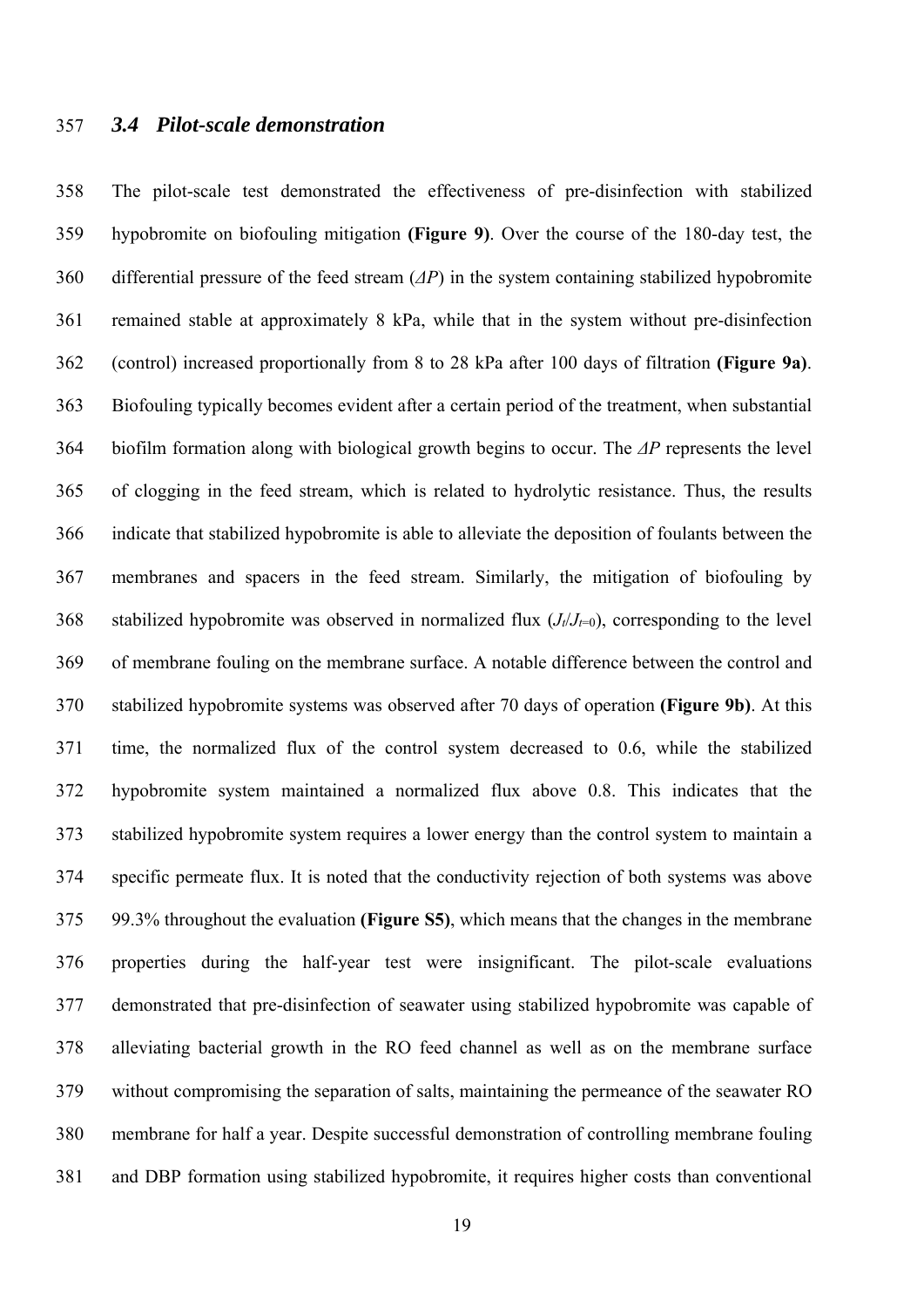382 disinfectants (e.g., sodium hypochlorite). A future study that focuses on the chemical dose 383 optimization and chemical cost analysis will clarify the potential of stabilized hypobromite as 384 an alternative disinfectant to chlorine.



386 **Figure 9** Changes in (a) differential pressure across the feed channel (Δ*P*) and (b) normalized 387 permeate flux  $(J_t/J_{t=0})$  during RO treatment of seawater with and without 0.2 mg-Cl<sub>2</sub>/L of 388 stabilized (S.) hypobromite.

# 389 **4 Conclusion**

385

390 A new disinfectant, stabilized hypobromite, was found to be a viable alternative to chlorine 391 for controlling membrane fouling while maintaining sufficient disinfection capacity during 392 seawater treatment. The stabilized hypobromite did not cause degradation of the tested RO 393 membrane, indicating that it can be used continuously for disinfection on polyamide RO 394 membrane surfaces. Hypobromite and chlorine were also found to be equally effective in 395 reducing potential fouling constituents (bacteria and organics). The formation of major DBPs 396 including THMs, HAAs, and bromate caused by stabilized hypobromite was found to be 397 lower than that caused by chlorine, indicating the superiority of stabilized hypobromite over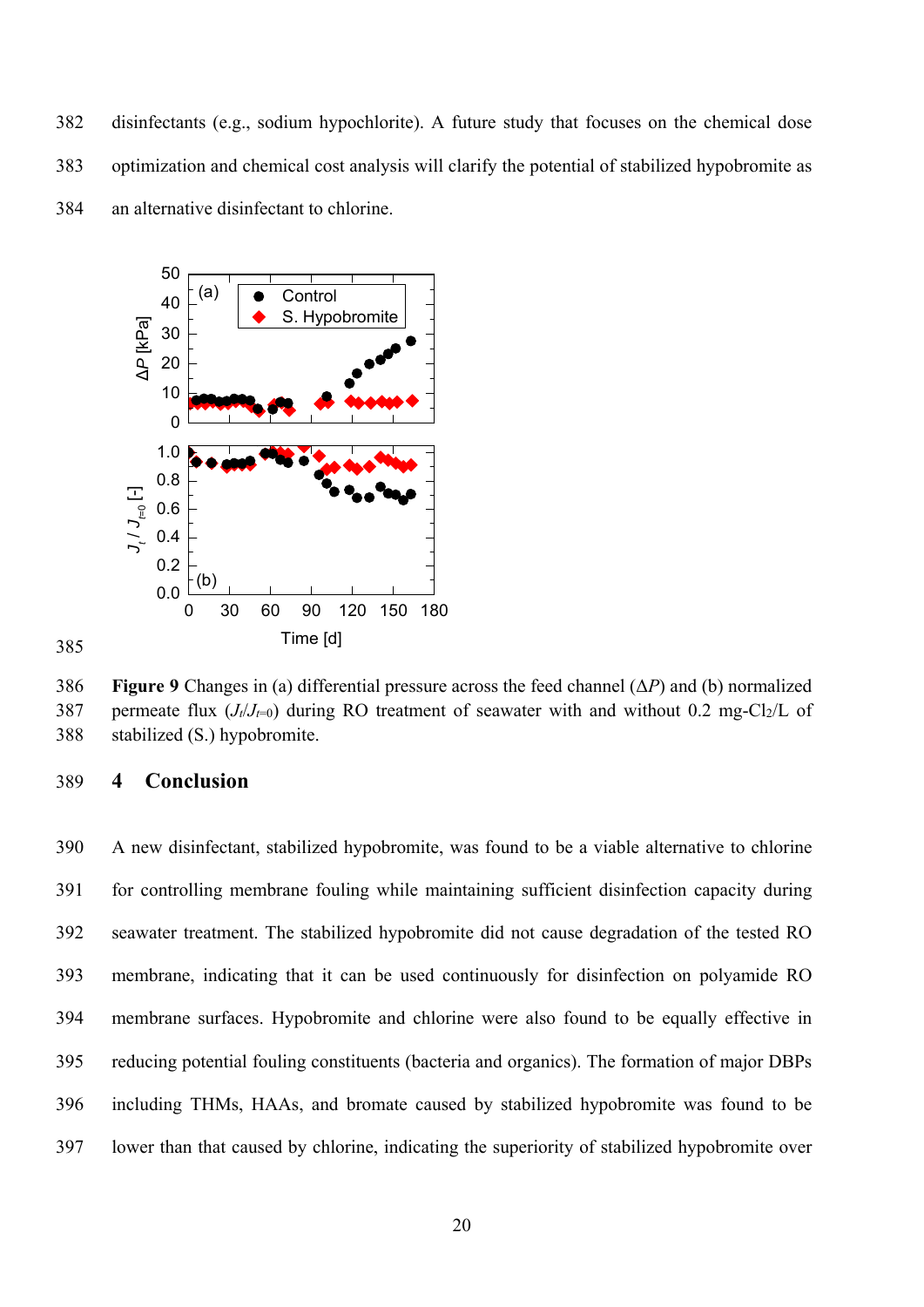398 chlorine in this respect. Pilot-scale RO treatment of seawater with a continuous dose of 399 stabilized hypobromite further revealed a half-year continuous operation without major 400 fouling. Altogether, the results of this study indicate the great potential of stabilized 401 hypobromite for use as a disinfectant of RO membranes for controlling DBP formation and 402 membrane fouling during seawater desalination.

## 403 **5 References**

- 404 [1] N. Ghaffour, T.M. Missimer, G.L. Amy, Technical review and evaluation of the 405 economics of water desalination: Current and future challenges for better water 406 supply sustainability, Desalination, 309 (2013) 197-207.
- 407 [2] Y. Okamoto, J.H. Lienhard, How RO membrane permeability and other performance 408 factors affect process cost and energy use: A review, Desalination, 470 (2019) 114064.
- 409 [3] D. Kim, G.L. Amy, T. Karanfil, Disinfection by-product formation during seawater 410 desalination: A review, Water Res., 81 (2015) 343-355.
- 411 [4] N. Harlev, A. Bogler, O. Lahav, M. Herzberg, Acidification and decarbonization in 412 seawater: Potential pretreatment steps for biofouling control in SWRO membranes, 413 Desalination, 467 (2019) 86-94.
- 414 [5] A. Matin, Z. Khan, S.M.J. Zaidi, M.C. Boyce, Biofouling in reverse osmosis 415 membranes for seawater desalination: Phenomena and prevention, Desalination, 281 416 (2011) 1-16.
- 417 [6] J. Zhang, J. Liang, J. Hu, R. Xie, M. Gomez, A. Deng, C.N. Ong, A. Adin, Impact of 418 blended tap water and desalinated seawater on biofilm stability, Desalin. Water Treat., 419 52 (2014) 5806-5811.
- 420 [7] P. Cristiani, G. Perboni, Antifouling strategies and corrosion control in cooling 421 circuits, Bioelectrochemistry, 97 (2014) 120-126.
- 422 [8] L. Valentino, T. Renkens, T. Maugin, J.-P. Croué, B.J. Mariñas, Changes in 423 Physicochemical and Transport Properties of a Reverse Osmosis Membrane Exposed 424 to Chloraminated Seawater, Environ. Sci. Technol., 49 (2015) 2301-2309.
- 425 [9] H. Shemer, R. Semiat, Impact of halogen based disinfectants in seawater on 426 polyamide RO membranes, Desalination, 273 (2011) 179-183.
- 427 [10] T. Fujioka, H. Yoshikawa, M. Eguchi, S. Boivin, H. Kodamatani, Application of 428 stabilized hypobromite for controlling membrane fouling and N-429 nitrosodimethylamine formation, Chemosphere, 240 (2020) 124939.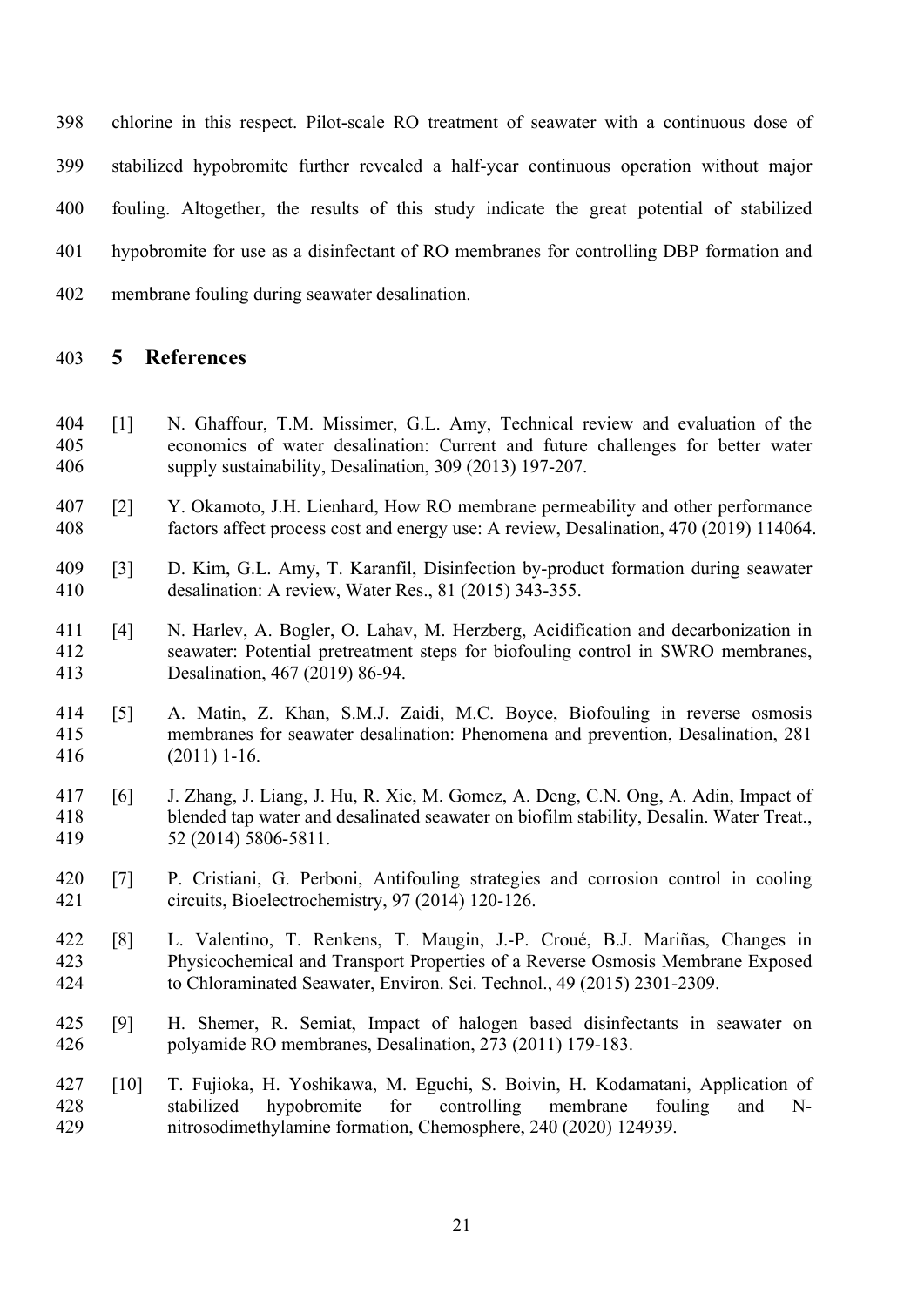- 430 [11] R. Floyd, D.G. Sharp, J.D. Johnson, Inactivation of single poliovirus particles in water 431 by hypobromite ion, molecular bromine, dibromamine, and tribromamine, Environ. 432 Sci. Technol., 12 (1978) 1031-1035.
- 433 [12] N. Hilal, G.J. Kim, C. Somerfield, Boron removal from saline water: A 434 comprehensive review, Desalination, 273 (2011) 23-35.
- 435 [13] Z. Yang, Y.-X. Sun, T. Ye, N. Shi, F. Tang, H.-Y. Hu, Characterization of 436 trihalomethane, haloacetic acid, and haloacetonitrile precursors in a seawater reverse 437 osmosis system, Sci. Total Environ., 576 (2017) 391-397.
- 438 [14] E. Agus, D.L. Sedlak, Formation and fate of chlorination by-products in reverse 439 osmosis desalination systems, Water Res., 44 (2010) 1616-1626.
- 440 [15] V.K. Sharma, R. Zboril, T.J. McDonald, Formation and toxicity of brominated 441 disinfection byproducts during chlorination and chloramination of water: A review, 442 Journal of Environmental Science and Health, Part B, 49 (2014) 212-228.
- 443 [16] S.A. Huber, A. Balz, M. Abert, W. Pronk, Characterisation of aquatic humic and non-444 humic matter with size-exclusion chromatography – organic carbon detection – 445 organic nitrogen detection (LC-OCD-OND), Water Res., 45 (2011) 879-885.
- 446 [17] R.K. Henderson, N. Subhi, A. Antony, S.J. Khan, K.R. Murphy, G.L. Leslie, V. Chen, 447 R.M. Stuetz, P. Le-Clech, Evaluation of effluent organic matter fouling in 448 ultrafiltration treatment using advanced organic characterisation techniques, J. Membr. 449 Sci., 382 (2011) 50-59.
- 450 [18] J.M. Gohil, A.K. Suresh, Chlorine attack on reverse osmosis membranes: 451 Mechanisms and mitigation strategies, J. Membr. Sci., 541 (2017) 108-126.
- 452 [19] M. Ohno, C. Manalo, L. Rossetto, T. Okuda, S. Nakai, W. Nishijima, Effect of 453 coexisting metal ions on the degradation of polyamide reverse osmosis membrane by 454 hypochlorite treatment, Desalination, 381 (2016) 126-134.
- 455 [20] M.K. Ramseier, U. von Gunten, P. Freihofer, F. Hammes, Kinetics of membrane 456 damage to high (HNA) and low (LNA) nucleic acid bacterial clusters in drinking 457 water by ozone, chlorine, chlorine dioxide, monochloramine, ferrate(VI), and 458 permanganate, Water Res., 45 (2011) 1490-1500.
- 459 [21] G. Amy, Fundamental understanding of organic matter fouling of membranes, 460 Desalination, 231 (2008) 44-51.
- 461 [22] S.S. Mitra, A.R. Thomas, G.T. Gang, Evaluation and characterization of seawater RO 462 membrane fouling, Desalination, 247 (2009) 94-107.
- 463 [23] S.-N. Nam, G. Amy, Differentiation of wastewater effluent organic matter (EfOM) 464 from natural organic matter (NOM) using multiple analytical techniques, Water Sci. 465 Technol., 57 (2008) 1009-1015.
- 466 [24] W. Chen, P. Westerhoff, J.A. Leenheer, K. Booksh, Fluorescence excitation−emission 467 matrix regional integration to quantify spectra for dissolved organic matter, Environ. 468 Sci. Technol., 37 (2003) 5701-5710.